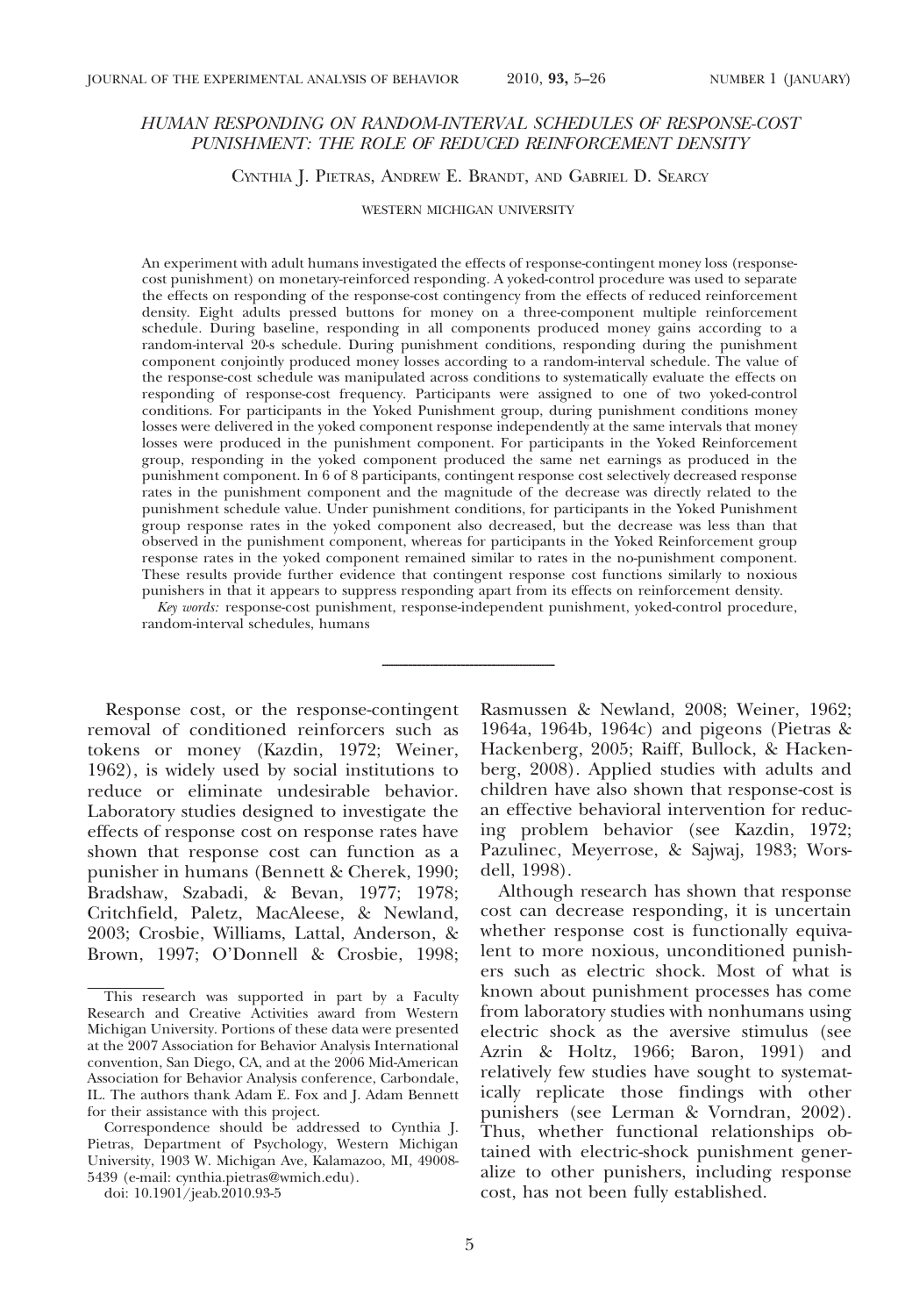One reason to question the equivalence of response cost and electric-shock punishment is the possibility that response cost may decrease response rates via different behavioral mechanisms than electric shock. In response-cost studies, because the punishing stimulus is the removal of token reinforcers, under punishment conditions there is typically a reduction in net positive reinforcement. Because of this confound, it is difficult to determine whether the decrease in responding under response cost is attributable solely to the responsecontingent production of response cost, or whether the reduction in reinforcement density also contributes to its rate-decreasing effects.

A similar question about the role of reduced reinforcement has been raised with respect to timeout punishment. Timeout has been defined as a signaled period in which reinforcement is unavailable (Azrin & Holz, 1966). Research has shown that response-contingent timeout may decrease response rates (e.g., Thomas, 1968; McMillan, 1967). As with response-cost, however, under timeout punishment reinforcement rates typically decrease from no-punishment conditions. The lower net reinforcement under punishment may generate lower response rates. It is therefore difficult to separate the punishing effects of timeout on responding from the effects of reduced reinforcement frequency.

To help determine variables responsible for the rate-decreasing effects of response cost and timeout, several studies have investigated the effects of timeout or response cost on responding while controlling for decreased reinforcement rates. In a study with children, Willoughby (1969) examined timeout punishment using a yoked procedure designed to separate the effects on responding of contingent timeout from those of reduced reinforcement. In the first experiment, responding in one group was reinforced and conjointly punished by timeout. Reinforcement rates in the timeout group were yoked to a second group that received reinforcement only. Responding was initially lower in the timeout group compared to the yoked group, but responding in the timeout group gradually increased. In a second study, preference was investigated between a schedule delivering reinforcement and timeout punishment and a schedule delivering reinforcement only but

with equivalent net reinforcement. The reinforcement-only schedule was preferred. These results suggest that timeout functioned as an aversive stimulus independent of its effects on reinforcement frequency.

In a study with pigeons, Pietras and Hackenberg (2005) investigated the role of reduced net reinforcement on responding under response-cost punishment. Pigeons' keypecking was maintained on a two-component multiple schedule of token production. In one component responding produced tokens exchangeable for food, and in another component responding produced tokens and also token losses (response cost). In Experiment 1 keypecking was investigated under several fixedratio (FR) punishment schedule values and response rates decreased as a function of response-cost frequency. Because each punisher decreased the net food amount, however, the decrease in response rate could not be unambiguously attributed to the response-cost contingency. Thus, in Experiment 2 responding in the punishment component was compared to responding in a yoked-control component. Two yoked-control component types were investigated: Yoked Complete and Yoked Food. During Yoked Complete conditions, responses in the yoked-control component produced tokens but tokens were removed response independently at the same intervals at which response cost was produced during the punishment component. In Yoked Food conditions, responses in the yoked-control component produced tokens but the maximum number of food deliveries equaled the total number of tokens exchanged for food in the punishment component. It was found that response rates decreased in both the punishment and yoked components, but that response rates decreased more quickly and were usually lower in the punishment component. The results suggested that response cost, like electric shock, had a direct suppressive effect on responding apart from its effects on reinforcement rate. These findings were subsequently replicated in a study by Raiff et al. (2008) that used an across-condition rather than an across-component yoking procedure.

Several studies with humans have also reported that response cost decreased responding in the absence of significant reductions in net reinforcement rates (e.g., Crosbie et al., 1997; O'Donnell & Crosbie, 1998),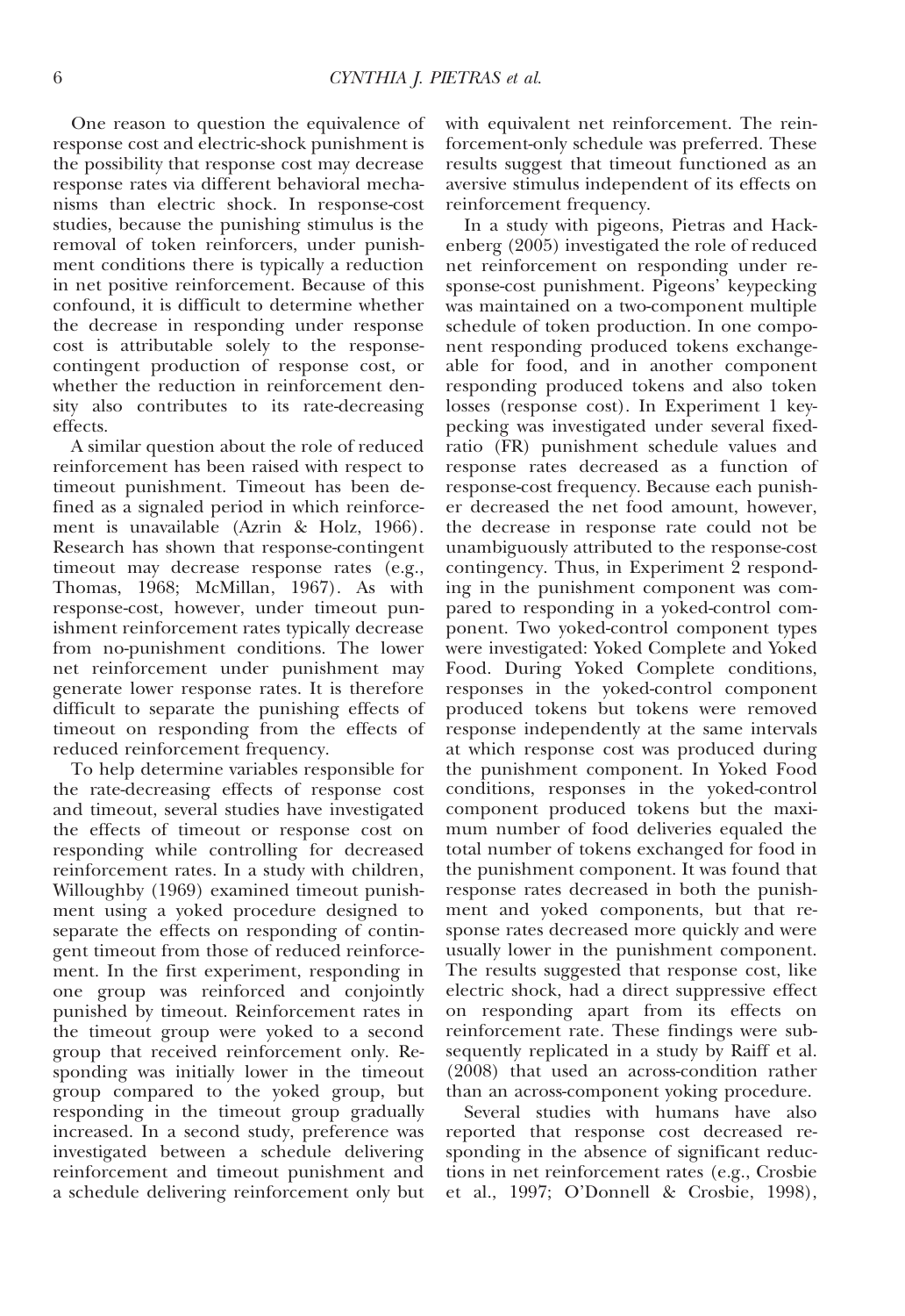however, no studies with humans have systematically investigated the role of decreased net reinforcement on responding under responsecost punishment. Therefore, a primary aim of the present research was to investigate the effects of response-cost punishment on human behavior while controlling for reductions in net reinforcement caused by response cost. This was accomplished with a within-subject yoked-control procedure modeled after that used by Pietras and Hackenberg (2005) and Raiff et al. (2008).

In the present study, responding was reinforced according to a three-component multiple schedule. In one component responding was never punished. In a second component, responding was punished by response cost. The third component was a yoked-control component designed to evaluate the effects on responding of the reduced net reinforcement experienced under response cost. As in the Pietras and Hackenberg (2005) study, two yoked-control conditions were investigated: Yoked Punishment and Yoked Reinforcement. In Yoked Punishment conditions, deliveries of response cost in the punishment component were yoked to the third component, but losses were delivered response-independently. In Yoked Reinforcement conditions the net earnings obtained in the punishment component were yoked to the third component. Participants were exposed to one of the two yoking procedures and response rates during the yoked components were compared to response rates during the no-punishment and response-cost components. It was predicted that if response cost had a suppressive effect on responding independent of the decreased reinforcement rate, then responding should be lower in the punishment component than in either yoked component.

Across conditions, the value of the responsecost schedule was manipulated to investigate responding under a range of response-cost frequencies. Punishment studies using electric-shock punishment have typically shown a direct relationship between punishment frequency and the degree of response suppression under FR (Azrin, Holz, & Hake, 1963), variable-ratio (VR) (Iida & Kimura, 2005), fixed-interval (FI) (Appel, 1968; Azrin, 1956), variable-interval (VI) (Azrin, 1956; Ferraro, 1967) and probabilistic-shock schedules (Vogel-Sprott, 1966). Only a few studies, however, have investigated the effects of response-cost frequency on responding (VR schedules: Bennett & Cherek, 1990; VI schedules: Critchfield et al., 2003; probabilistic punishment: Meier, Brigham, Ward, Myers, & Warren, 1996; FR schedules: Pietras & Hackenberg, 2005). These studies have shown that, like electricshock punishment, the frequency of response cost is an important determinant of response rate. With the exception of Meier et al. (1996), however, prior response-cost studies have investigated only a few punishment-schedule values. Additional research examining the effects of response-cost frequency on responding would allow better comparisons to nonhuman punishment research, and may be of interest to clinicians and practitioners. In applied research, typically every instance of problem behavior is punished to maximize punishment effectiveness. It is often more practical however, to punish behavior less frequently (see Lerman & Vorndran, 2002). A few applied studies have investigated whether intermittent punishment will reduce problem behavior, but the results have been mixed (e.g., Lerman, Iwata, Shore & DeLeon, 1997). Thus, a second aim of the present research was to further investigate how the frequency (i.e., random-interval schedule value) of response cost affects responding in humans.

In summary, the present study sought to examine response-cost punishment in humans to: (a) evaluate the mechanism responsible for the rate-reducing effects of response cost, and (b) systematically investigate the effects of response-cost frequency on responding. The results would provide additional information about the similarity of response-cost and electric-shock punishment.

#### **METHOD**

#### Participants

Eight individuals (3 women and 5 men) completed the study. Two other participants showed a decrease in responding under response-cost conditions but quit the study before completing all experimental conditions. One other participant was dismissed from the study for failing to show a decrease in response rates under response cost, but unlike subsequent participants was dismissed before lower response-cost schedule values were attempted. Data from these 3 participants are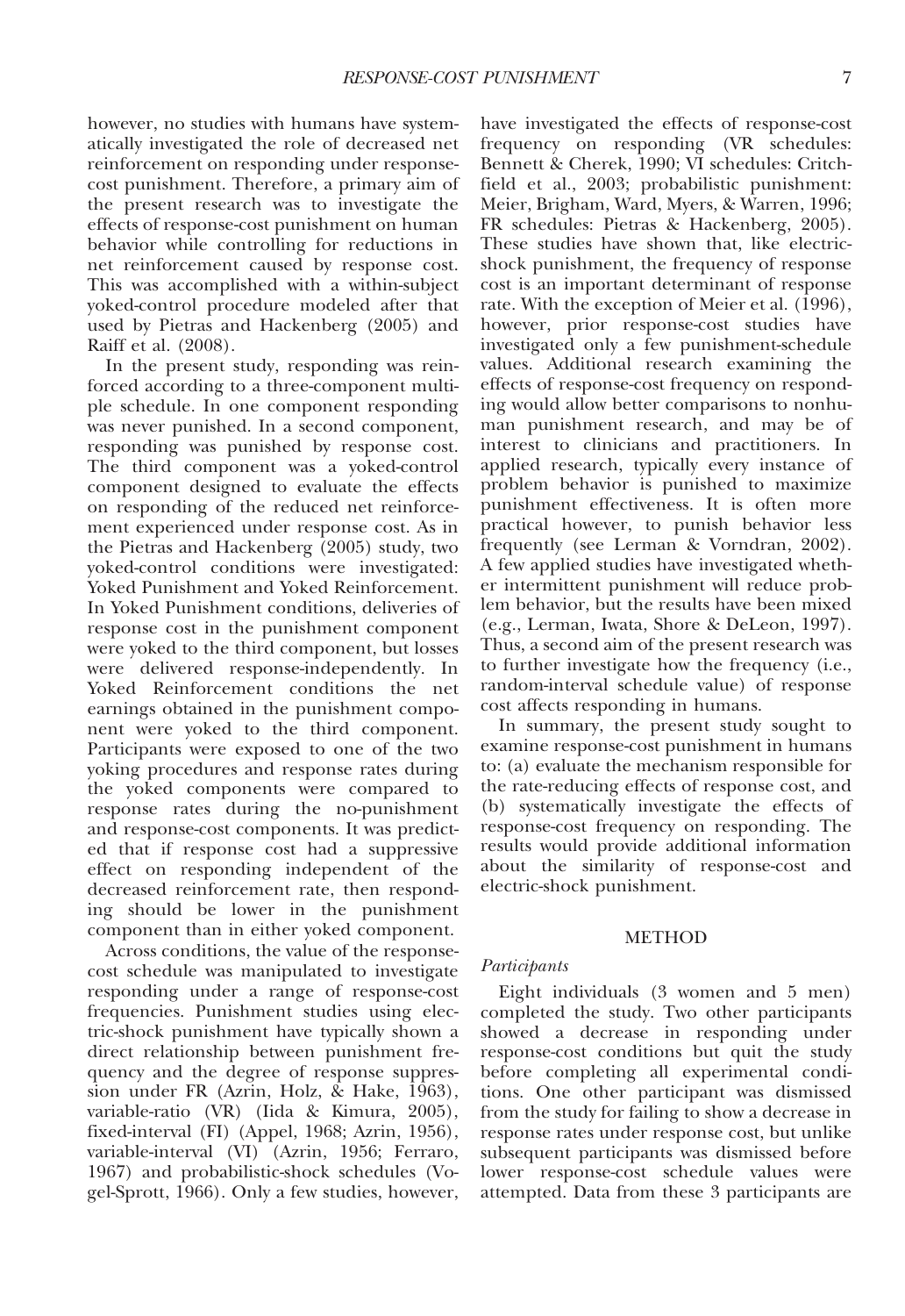|                                        | Participant              |                          |                          |                             |                             |                             |                          |                          |
|----------------------------------------|--------------------------|--------------------------|--------------------------|-----------------------------|-----------------------------|-----------------------------|--------------------------|--------------------------|
|                                        | P 50                     | P 51                     | P 63                     | P 87                        | P 99                        | P 100                       | P 102                    | P 103                    |
| Gender<br>Age $(yrs)$                  | Female<br>18             | Male<br>21               | Female<br>21             | Male<br>18                  | Male<br>18                  | Male<br>23                  | Female<br>19             | Male<br>20               |
| Group<br>Assignment                    | Yoked<br>Punish-<br>ment | Yoked<br>Punish-<br>ment | Yoked<br>Punish-<br>ment | Yoked<br>Reinforce-<br>ment | Yoked<br>Reinforce-<br>ment | Yoked<br>Reinforce-<br>ment | Yoked<br>Punish-<br>ment | Yoked<br>Punish-<br>ment |
| Reinforcer<br>Amount                   | 0.04                     | 0.04                     | 0.05                     | 0.05                        | 0.05                        | 0.05                        | 0.05                     | 0.05                     |
| Punisher<br>Amount                     | 0.04                     | 0.04                     | 0.02                     | 0.02                        | 0.02, 0.05                  | 0.02                        | 0.02, 0.05, 0.02<br>0.10 |                          |
| Number of<br>components<br>per session | 8                        | 8                        | 8                        | 4                           | 4                           | 4                           | 4                        | 4                        |

Table 1 Participant characteristics, group assignment, reinforcer and punisher amount (in dollars), and number of components per session.

therefore not presented. Participants were recruited by flyers posted around the university campus requesting volunteers 18–40 yrs of age for ''Behavioral Research'' or ''Research on Decision Making.'' Individuals reporting current illicit drug use or use of psychoactive medications were excluded. Participant information is shown in Table 1. To reduce attrition, during informed consent participants were told that they would be eligible for a completion bonus of \$1.00 per session if they completed all scheduled sessions. Participants who quit the study forfeited this bonus. They were also told that earnings could vary day to day and that at the end of the study, if it was determined that their total earnings fell below a \$6.00 per hr average, they would be paid an additional amount to bring their net earnings to a \$6.00 per hr average. This bonus was required for Participants 50, 51, 63, 87, 99, and 102. Across participants, the average hourly earnings (without bonuses) was approximately  $$5.52 \ (\pm \ $0.95 \ SD)$ . All earnings were in US dollars.

## Apparatus

Participants were seated alone in one of two identical cubicles measuring 1.7 m wide by 1.3 m deep, with 2.1 m high walls, containing a swivel chair, desk, computer monitor, and response panel (10 cm by 43 cm by 25 cm) containing three push buttons (General Electric<sup>®</sup> P9CPNVS) labeled right to left "A", "B", and ''C''. The cubicles were located in a 2.13 m by 3.51 m windowless room. Each cubicle also contained a white noise generator (Marsona TSC-330) to help mask extraneous noise

and a camera for real-time observation. Participants were also asked to wear headphones during experimental sessions to reduce extraneous noise and to deliver auditory stimuli. All experimental events and data monitoring were controlled by computers located in another room using Microsoft Visual Basic<sup>®</sup> software.

#### Procedure

All procedures were approved by Western Michigan University's Human Subjects Institutional Review Board. Each session consisted of a three-component multiple schedule of reinforcement. For ease of description, components were designated as no punishment, punishment, and yoked components, although in baseline (see below) no punishers were delivered in any component. Table 2 summarizes experimental contingencies in each component across conditions. Each component was signaled by a different background color on the computer screen (yellow, blue, or purple). The color associated with each component varied across participants. Components were always presented in the following order: no punishment, punishment, no punishment, yoked. Components were 240 s (excluding time for consummatory responses, money deliveries, and money subtractions) and were separated by 30-s intervals during which the screen was black and all stimuli were removed from the screen. At the start of each component, the total counter was shown in the upper middle of the computer screen. The text was in white font (about 0.7 cm in height) and was surrounded by a square black background. At the start of each session, the value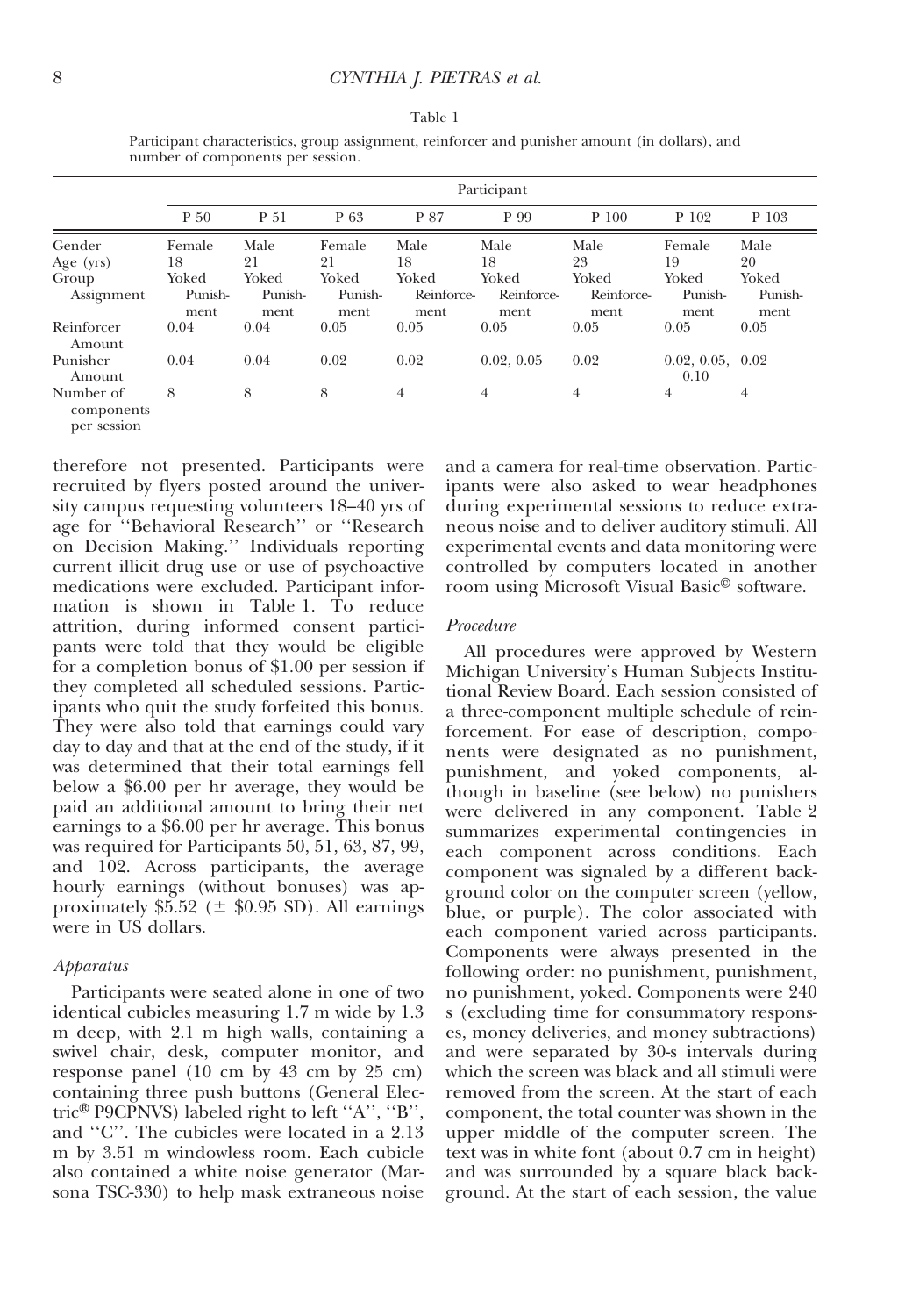Table 2

Experimental contingencies in each of the three components of the multiple schedule across baseline and response-cost punishment conditions.

|            |                                                     | <b>Punishment Conditions</b>                                                                                   |                                                                                                                          |  |  |
|------------|-----------------------------------------------------|----------------------------------------------------------------------------------------------------------------|--------------------------------------------------------------------------------------------------------------------------|--|--|
| Component  | <b>Baseline Conditions</b>                          | <b>Yoked Reinforcement</b>                                                                                     | Yoked Punishment                                                                                                         |  |  |
|            | No Punishment RI 20-s schedule of<br>money delivery | RI 20-s schedule of money delivery                                                                             | RI 20-s schedule of money delivery                                                                                       |  |  |
| Punishment | RI 20-s schedule of<br>money delivery               | RI 20-s schedule of money delivery,<br>RI schedule of money loss                                               | RI 20-s schedule of money delivery, RI<br>schedule of money loss                                                         |  |  |
| Yoked      | RI 20-s schedule of<br>money delivery               | VI schedule of money delivery yoked<br>to the net number of money<br>deliveries in the punishment<br>component | RI 20-s schedule of money delivery,<br>VT schedule of money loss yoked to<br>money losses in the punishment<br>component |  |  |

 $Note. RI = random-interval schedule; VT = variable-time schedule; VI = variable-interval schedule.$ 

of the total counter was set to ''\$0.00'' and the letter ''B'' (about 2.2 cm in height), also colored white and surrounded by a black square background, appeared in the lower middle of the screen.

Baseline. During baseline conditions, no punishers were delivered in any component and the contingencies in all three components were identical. Specifically, in all components responses on the button labeled ''B'' produced money delivery according to a random interval (RI) 20-s schedule. The RI schedule was programmed by sampling a .05 probability gate every second with the restriction that no interval could exceed 100 s. When the RI schedule requirement was met, the letter ''B'' disappeared from the screen and either the letter ''A'' appeared on the right side of the computer screen or the letter ''C'' appeared on the left side with equal probability. A single press on the corresponding ''A'' or ''C'' button (the consummatory response) removed the letter from the screen and caused a positive amount of money to be shown on the screen for 1 s (e.g.,  $+\$0.05$ ) in black font. The money delivery was accompanied by a 500 ms tone (1500 Hz). The money amount was then added to the total counter and the letter ''B'' again appeared on the screen. The consummatory response was designed to maintain attending to the computer screen. As a form of response feedback, every response on the ''B'' button caused the font of the button to turn from white to grey for 25 ms.

Response-cost punishment. In punishment conditions, responding in one component, the no-punishment component, continued to occasionally produce money. Responding in the punishment component occasionally produced money and money losses. When a money loss was scheduled, the next press on the ''B'' button caused the letter ''B'' to disappear from the screen and caused a negative amount of money to be shown on the screen for 1 s (e.g.,  $-\$0.02$ ) in red font. The money loss was accompanied by a 500 ms tone (1000 Hz). The money amount was then subtracted from the total counter and the letter ''B'' again appeared on the screen. The total counter was not permitted to go into negative values; thus, money losses only occurred if the total earnings counter was greater than \$0.00. If a money loss and money gain were scheduled simultaneously, the outcome presented after the response was determined randomly ( $p = .5$ ) and the next response produced the other outcome.

In punishment conditions, the events scheduled in the yoked component depended on the group assignment. Participants were assigned to one of two yoked conditions: Yoked Reinforcement or Yoked Punishment. Participants P87, P99, and P100 were assigned to the Yoked Reinforcement group and participants P50, P51, P63, P102, and P103 were assigned to the Yoked Punishment group (P87 was accidentally exposed to one condition of Yoked Punishment before being switched to the Yoked Reinforcement group; see Table 3).

For participants assigned to the Yoked-Punishment group, responding produced money during the yoked component but occasionally response-independent money losses occurred, i.e., losses occurred according to a variable time (VT) schedule. The number and timing of money losses were yoked to the money losses produced in the preceding punishment component. During responseindependent money losses the letter ''B'' was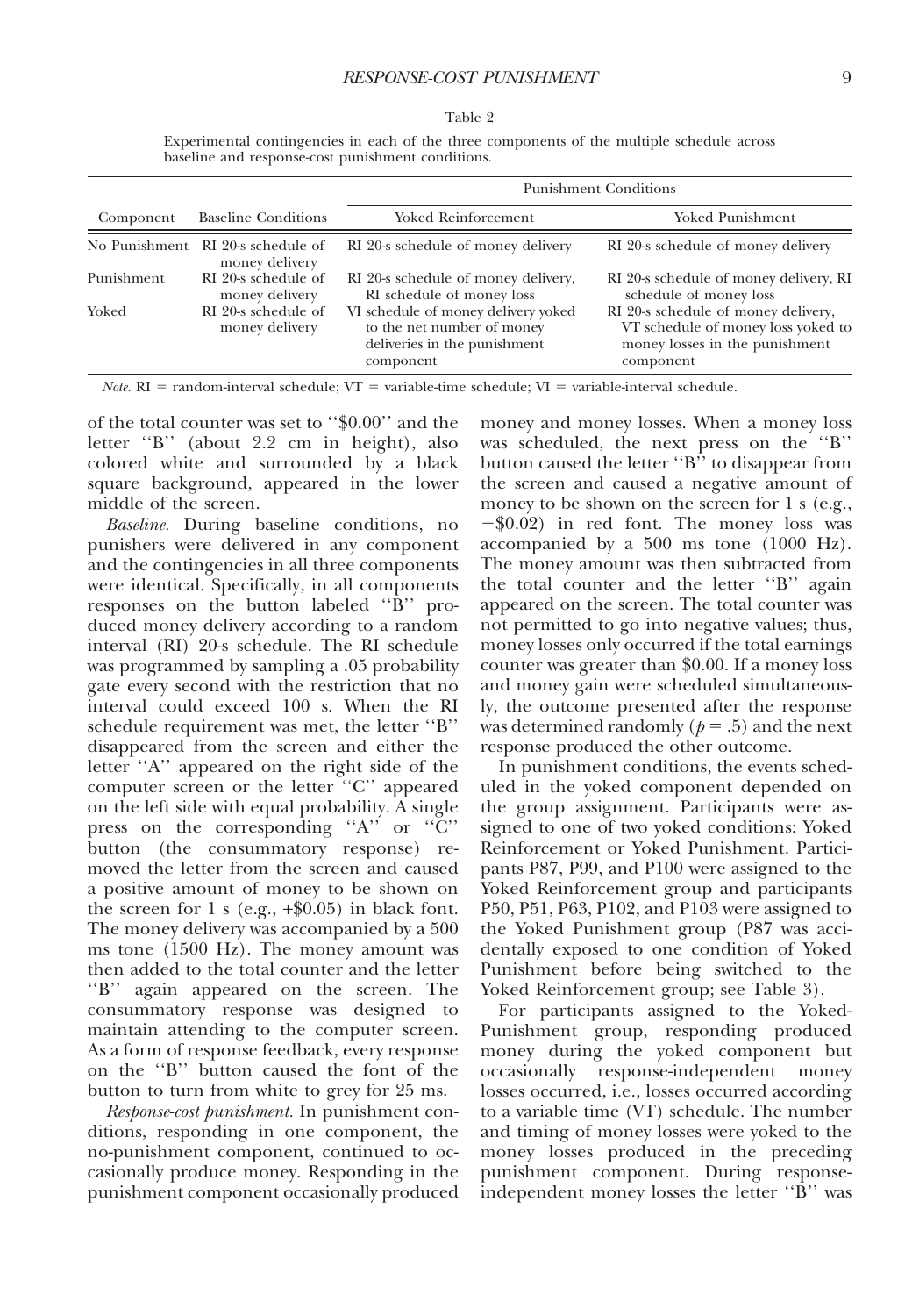| Participant                                              |                                                                                    |                                                                                                                                           |                                                                                                                                                 |                                                                                                                                                                                                                                                     |                                                                                                               |                                                                                                                                                      |                                                                                                                                      |  |
|----------------------------------------------------------|------------------------------------------------------------------------------------|-------------------------------------------------------------------------------------------------------------------------------------------|-------------------------------------------------------------------------------------------------------------------------------------------------|-----------------------------------------------------------------------------------------------------------------------------------------------------------------------------------------------------------------------------------------------------|---------------------------------------------------------------------------------------------------------------|------------------------------------------------------------------------------------------------------------------------------------------------------|--------------------------------------------------------------------------------------------------------------------------------------|--|
| P 50                                                     | P 51<br>(Yoked Pun) (Yoked Pun)                                                    | P 63<br>(Yoked Pun)                                                                                                                       | P 87<br>(Yoked Reinf)                                                                                                                           | P 99<br>(Yoked Reinf)                                                                                                                                                                                                                               | P 100<br>(Yoked Reinf)                                                                                        | P 102<br>(Yoked Pun)                                                                                                                                 | P 103<br>(Yoked Pun)                                                                                                                 |  |
| Training<br>(13)<br>Baseline<br>(6)<br>(8)<br>Pun RI 5 s | Training<br>(13)<br>Baseline<br>(7)<br>Pun RI 20 s Pun RI 20 s<br>(22)<br>Baseline | Training<br>(6)<br>Baseline<br>(7)<br>Pun RI 5 s<br>(13)<br>Baseline                                                                      | Training<br>(9)<br>Baseline<br>(15)<br>Pun RI 5 s<br>$(11)^{a}$<br><b>Baseline</b>                                                              | Training<br>(8)<br>Baseline<br>(6)<br>Pun RI 10 s<br>(8)<br>Pun RI 5 s                                                                                                                                                                              | Training<br>(6)<br><b>Baseline</b><br>(12)<br>Pun RI 5 s<br>(7)<br>Baseline                                   | Training<br>(6)<br><b>Baseline</b><br>(6)<br>Pun RI 5 s<br>(7)<br><b>Baseline</b>                                                                    | Training<br>(8)<br>Baseline<br>(8)<br>Pun RI 5 s<br>(6)<br>Baseline                                                                  |  |
| (5)<br>Pun FR 1<br>(6)                                   | (13)<br>Pun RI 5 s<br>(9)<br>Pun RI 10 s<br>(5)                                    | (5)<br>Pun RI 10 s<br>(5)<br>Baseline<br>(6)<br>Pun RI 20 s<br>(10)<br><b>Baseline</b><br>(5)<br>Pun RI 10 s<br>(7)<br>Pun RI 5 s<br>(14) | (7)<br>Pun RI 2 s<br>(15)<br><b>Baseline</b><br>(9)<br>Pun RI 5 s<br>(6)<br><b>Baseline</b><br>(15)<br>Pun RI 10 s<br>(5)<br>Pun RI 20 s<br>(8) | $(3)^{\rm b}$<br>Pun RI 2 s<br>(5)<br>Baseline<br>(5)<br>Pun FR 1<br>(14)<br>Pun FR1 \$0.05 Pun RI 5 s<br>(6)<br>Pun FR 1<br>(5)<br>Pun FR 1 \$0.05 Pun RI 20 s<br>(6)                                                                              | (7)<br>Pun RI 20 s<br>(16)<br>Baseline<br>(7)<br>Pun RI 10 s<br>(15)<br>(7)<br><b>Baseline</b><br>(5)<br>(20) | (6)<br>Pun RI 2 s<br>(6)<br>Pun RI 1 s<br>$(3)^{\rm b}$<br>Baseline<br>(5)<br>Pun RI 1 s<br>\$0.05<br>(5)<br>Baseline<br>(6)<br>Pun RI 1 s<br>\$0.05 | (7)<br>Pun RI 10 s<br>(9)<br>Baseline<br>(10)<br>Pun RI 20 s<br>(11)<br>Baseline<br>(14)<br>Pun RI 5 s<br>(6)<br>Pun RI 20 s<br>(16) |  |
|                                                          |                                                                                    | <b>Baseline</b><br>(7)                                                                                                                    |                                                                                                                                                 | <b>Baseline</b><br>(6)                                                                                                                                                                                                                              | Pun RI 10 s<br>(12)                                                                                           | $(4)^{b}$<br>Pun FR 1<br>\$0.05<br>$(3)^{b}$                                                                                                         | Baseline<br>(13)                                                                                                                     |  |
|                                                          |                                                                                    | Pun RI 10 s<br>(11)<br>Pun RI 20 s<br>$(4)^{b}$                                                                                           |                                                                                                                                                 | Pun RI 10 s<br>\$0.05<br>(7)<br>Pun RI 1 s<br>\$0.05(6)<br>Pun RI 5 s<br>\$0.05(6)<br>Baseline<br>(6)<br>Pun RI 10 s<br>\$0.05(7)<br>Pun RI 20 s<br>\$0.05(11)<br>Baseline (9)<br>Pun RI 40 s<br>\$0.05(8)<br>Pun RI 20 s<br>\$0.05(9) <sup>b</sup> | <b>Baseline</b><br>(7)<br>Pun RI 20 s<br>(18)                                                                 | Pun FR 1<br>\$0.10<br>$(1)^{\rm b}$                                                                                                                  | Pun RI 10 s<br>(20)<br>Baseline<br>(12)                                                                                              |  |

Table 3 Condition sequence and number of sessions per condition in parentheses.

Note. Pun indicates response-cost conditions and RI indicates the random-interval schedule value. Yoked Pun and Yoked Reinf indicate whether a participant was exposed to Yoked Punishment or Yoked Reinforcement conditions, respectively. Punisher amounts (in dollars) are shown for punishment conditions in which the amount was increased above initial punishment levels (i.e., above \$0.02).

 $n<sup>b</sup>$  Stability criteria was suspended or, for P 63 and P 99, could not be met because of session limits.

removed from the screen, the RI schedule was disabled, and the amount lost was shown on the screen in red font for 1 s. The money loss was accompanied by a 500-ms tone (1000  $Hz$ ).

For participants assigned to the Yoked-Reinforcement group, in punishment conditions responding produced money during the yoked component, but the total amount that could be earned in the yoked component was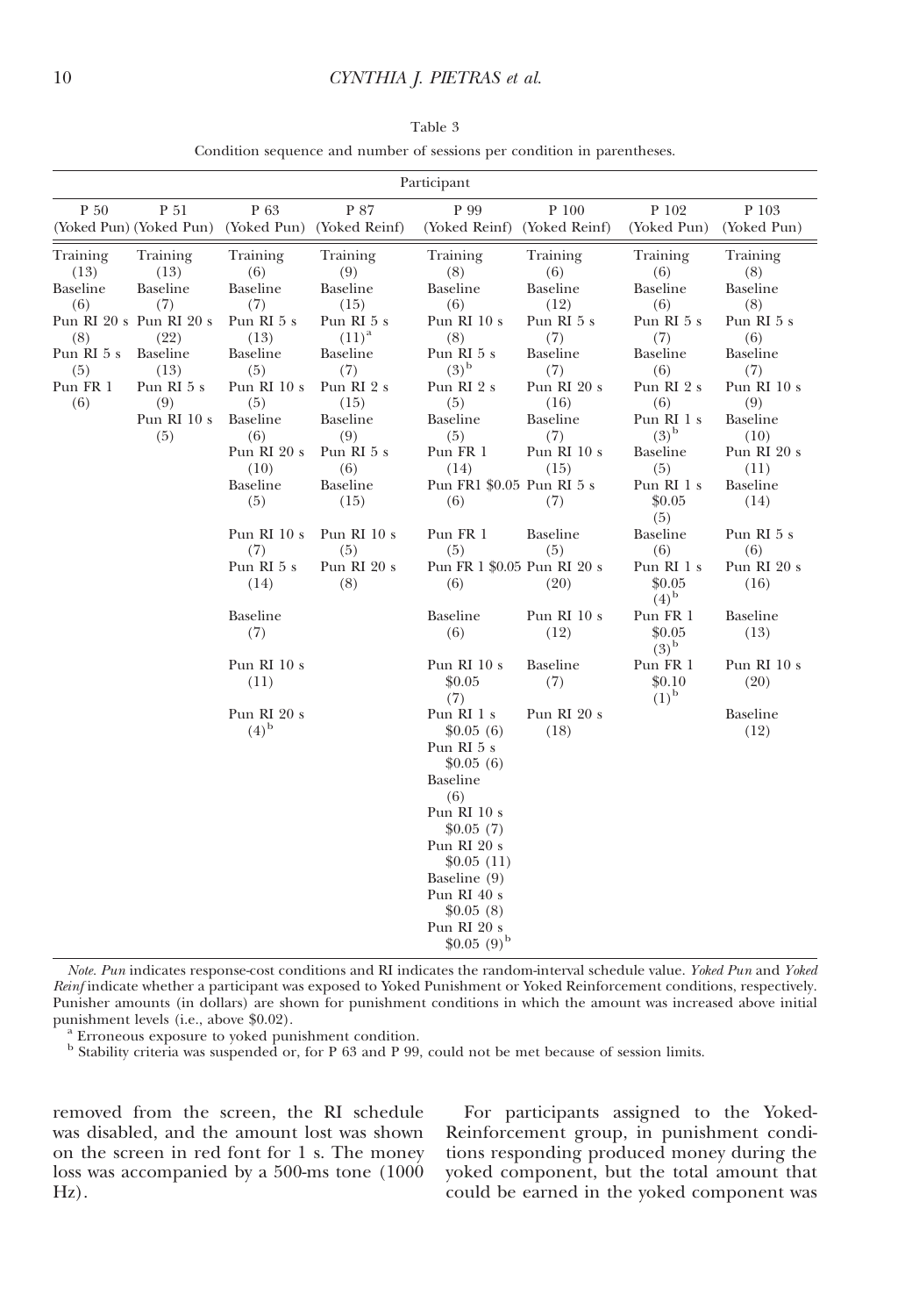set (approximately) equal to the net amount earned during the previous Punishment component. To calculate the number of money deliveries in the yoked component, net earnings in the punishment component were divided by the gain value (e.g., \$0.05) and rounded to the nearest decimal. For example, if the participant earned \$0.25 and lost \$0.08 during the punishment component, the net earnings, \$0.17, were divided by 0.05, yielding 3.4, which was then rounded to yield 3 money deliveries or \$0.15. The temporal distribution of money deliveries was programmed according to a Fleshler-Hoffman (1962) distribution; that is, money deliveries were programmed according to a variable-interval (VI) schedule. For this calculation, the rate of reinforcement was determined by dividing the number of programmed money deliveries (e.g., 3) by the component time (240 s), and the number intervals was set to the number of programmed money deliveries (e.g., 3). If only a single money delivery was scheduled, it was delivered at a randomly determined second within the component. For participants in both Yoked Punishment and Yoked Reinforcement groups, occasionally the duration of the Yoked component had to be extended by several seconds beyond its normal duration of 240 s so that all of the scheduled reinforcers or punishers could be produced or delivered, respectively.

Across punishment conditions, the value of the response-cost schedule was manipulated and was RI 20 s, RI 10 s, or RI 5 s. These schedules were arranged by sampling .05, .10, and .20 probability gates every second, with the restriction that no interval could exceed five times the schedule value. Participants 51, 87, 99, and 102 were also exposed to slightly lower schedule values (RI 2 s, RI 1 s, or FR 1) when the RI  $5$ -s schedule did not decrease responding, and P 99 was exposed to a slightly higher schedule value (RI 40 s) when the RI 20-s schedule significantly decreased responding. Table 3 shows the sequence and number of sessions per condition. Typically, baseline conditions were programmed between punishment conditions.

Stability criteria. Because it was often difficult to obtain stability in all three components, priority was given to establishing stability in the punishment component. Stability was assessed using visual inspection. Thus, conditions were changed after a minimum of five sessions and when the rate of responding in the punishment component across three sessions showed minimal session-to-session variability. (Response rates in the final three sessions of each condition are shown in Figure 2).

Training. The first day of participation, participants were read a set of scripted instructions about the experimental task, and the instructions remained in the chamber throughout the experiment. The instructions were as follows:

You will be able to earn money by working at the response console. The response panel contains three buttons labeled A, B and C. When the session starts, the letter B and a counter will appear on the computer screen. The counter will be at zero. Pushing the B button will cause the letter B to go off the screen, sound a tone, and cause other letters to appear. Pushing the button corresponding to the letter on the screen will add money to the counter. During the session, a tone may sound and money will be subtracted from your earnings. The amount of money shown on the counter at the top of the computer screen is the amount you have earned during the session. Please remain seated. When you see the words ''session over'' appear on the screen you may return to the waiting area.

Training sessions were designed to establish button pressing, as pilot data indicated that instructions alone failed to establish button pressing under a RI schedule. No punishers were delivered in training. During the first session, responding in all components was reinforced according to a random-ratio (RR) 2 or 3 schedule and component durations were brief (i.e., 30 s to 45 s). Across subsequent sessions, the component (and thus session) duration was gradually lengthened as the reinforcement schedule was increased and changed to RI (e.g., RR  $5$ , RR  $10$ , RR  $15$ , RI 10 s, RI 15 s, and finally RI 20 s). Training was completed in 6–13 sessions (See Table 3).

Participants completed 4–6 sessions per day (see below), 3–4 times per week, at approximately the same hour. Sessions were separated by 5-min breaks. At the end of the study, participants completed several postexperimental questionnaires, were paid their completion bonus, and were debriefed.

## Procedural Variations

Participants 50, 51, and 63 were exposed to eight components per session (two sequences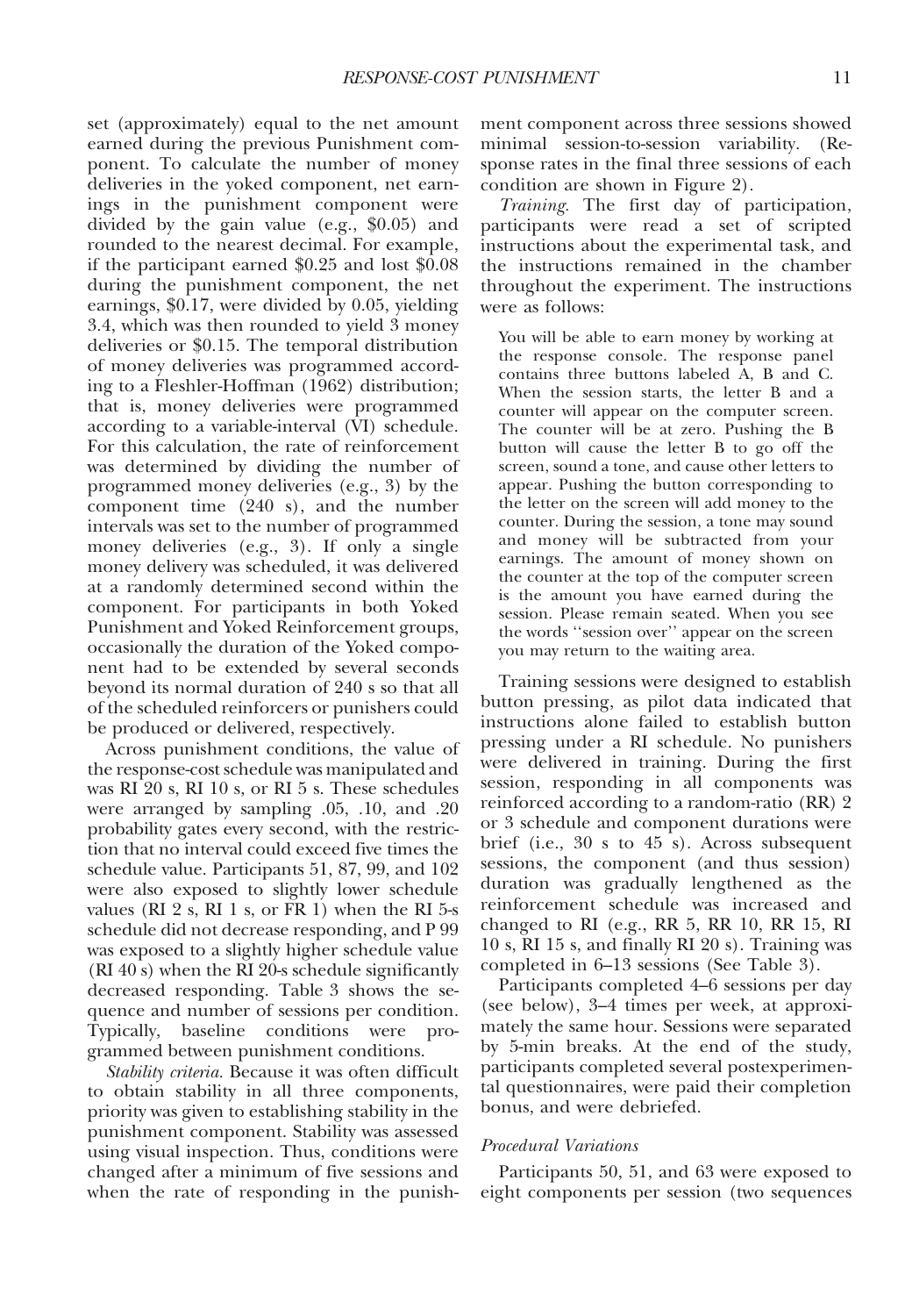of no punishment, punishment, no punishment, yoked components) and completed four sessions per day. To help reduce fatigue and boredom, subsequent participants were exposed to four components per session (one sequence of no punishment, punishment, no punishment, yoked components) and completed six sessions per day. Thus, sessions were 35 min in duration for Participants 50, 51, and 63, and were 17.5 min in duration for all others. Differences in the number of components a participant experienced per session did not have any discernable effect on responding. Table 1 shows session parameters for all participants. For Participants 50 and 51, the values of the money gain and money loss were equal and were set to \$0.04. Because session earnings were low, for all other participants the value of the money gain was increased to \$0.05 and the money loss was decreased to \$0.02.

## RESULTS

Under response-cost conditions, 2 participants (P 50 and P102) showed no decrease in responding, even when the response-cost schedule was increased to FR 1 (P50 and P102) or when the response-cost magnitude was increased to \$0.10 (P102). Data from these 2 participants were therefore omitted from subsequent analyses. Figure 1 shows for the remaining 6 participants responding in the punishment component and yoked component as a proportion of responding in the same session's no-punishment component across conditions. Mean values for conditions experienced by all participants are also shown. Under baseline, response rates were similar across all three components. Under responsecost conditions, responding typically decreased in the punishment component relative to the no-punishment component and, in most cases, the magnitude of the decrease was directly related to the response-cost schedule value. Participant 99 initially showed no decrease in responding in the punishment component, but response rates decreased when the response-cost magnitude was increased from \$0.02 to \$0.05 (see Table 3). In most subsequent figures, for P99 only conditions in which the loss magnitude was \$0.05 are shown. In several cases response rates during response-cost punishment showed no

decrease in the initial exposure to a condition but then decreased substantially in subsequent exposures (i.e., the first exposures to the RI 5-s punishment schedule for P87 and the first \$0.05 exposure to RI 10-s punishment schedule for P99). Overall, when averaged across exposures and then participants, the average proportion of punishment to no-punishment response rates during the RI 20-s, RI 10-s, and RI 5-s punishment conditions was .55, .37 and .13 respectively.

For 2 of the 3 participants in the Yoked Punishment group (P51 and P103), responding in the yoked component also decreased under response-cost conditions, but the decrease was less than that observed in the punishment component. For P63, responding in the yoked component remained at baseline levels across punishment conditions. For these 3 participants, when data were averaged across exposures and then participants, the average proportions of punishment to no-punishment response rates was .79, .45, and .22, and the average proportions of yoked to no-punishment response rates were .78, .64, and .53 during the RI 20-s, RI 10-s, and RI 5-s punishment schedules, respectively. Although the number and timing of money-losses were matched across the punishment and yoked components, when participants in the Yoked Punishment group were asked to describe what happened during experimental sessions on the postexperimental questionnaire, none commented on the similarity.

For the 3 participants in the Yoked Reinforcement group, response rates in the yoked component decreased slightly under punishment conditions (P87) or remained at baseline levels (P99 and P100). For Yoked Reinforcement participants, when data were averaged across exposures and then participants (omitting the erroneous RI 5-s Yoked-Punishment condition for P87), the average proportions of punishment to no-punishment response rates were .31, .29, and .03, and the average proportions of yoked to no-punishment response rates were .93, .91, and .93 during the RI 20-s, RI 10-s, and RI 5-s punishment conditions, respectively. Thus, response rates in the yoked component during punishment conditions tended to be somewhat higher for participants exposed to Yoked Reinforcement compared to participants exposed to Yoked Punishment conditions.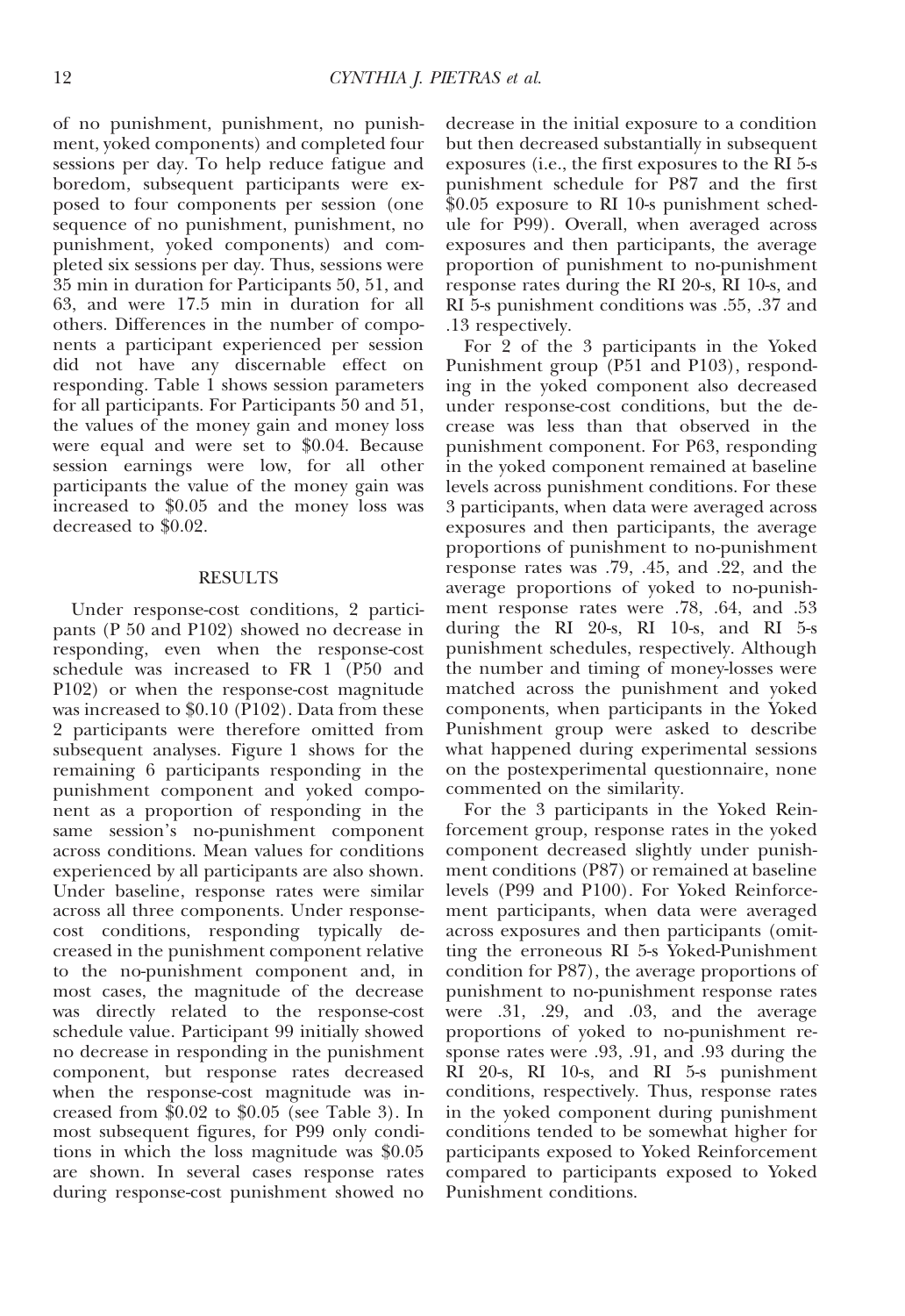

Fig. 1. Mean response rates in the punishment component (filled bars) and yoked component (open bars) plotted for the final three sessions of each condition as a proportion of responding in the no-punishment component under baseline (BL) and response-cost conditions. The RI schedule value indicates the response-cost schedule. Error bars show standard deviations. Successive exposures to a condition are plotted left to right. For P 99, conditions in which the punishment magnitude was increased to \$0.05 are indicated by asterisks. For P87, the asterisk above the first RI 5-s response-cost condition indicates a condition in which the participant was erroneously exposed to yoked punishment. Axes are individually scaled.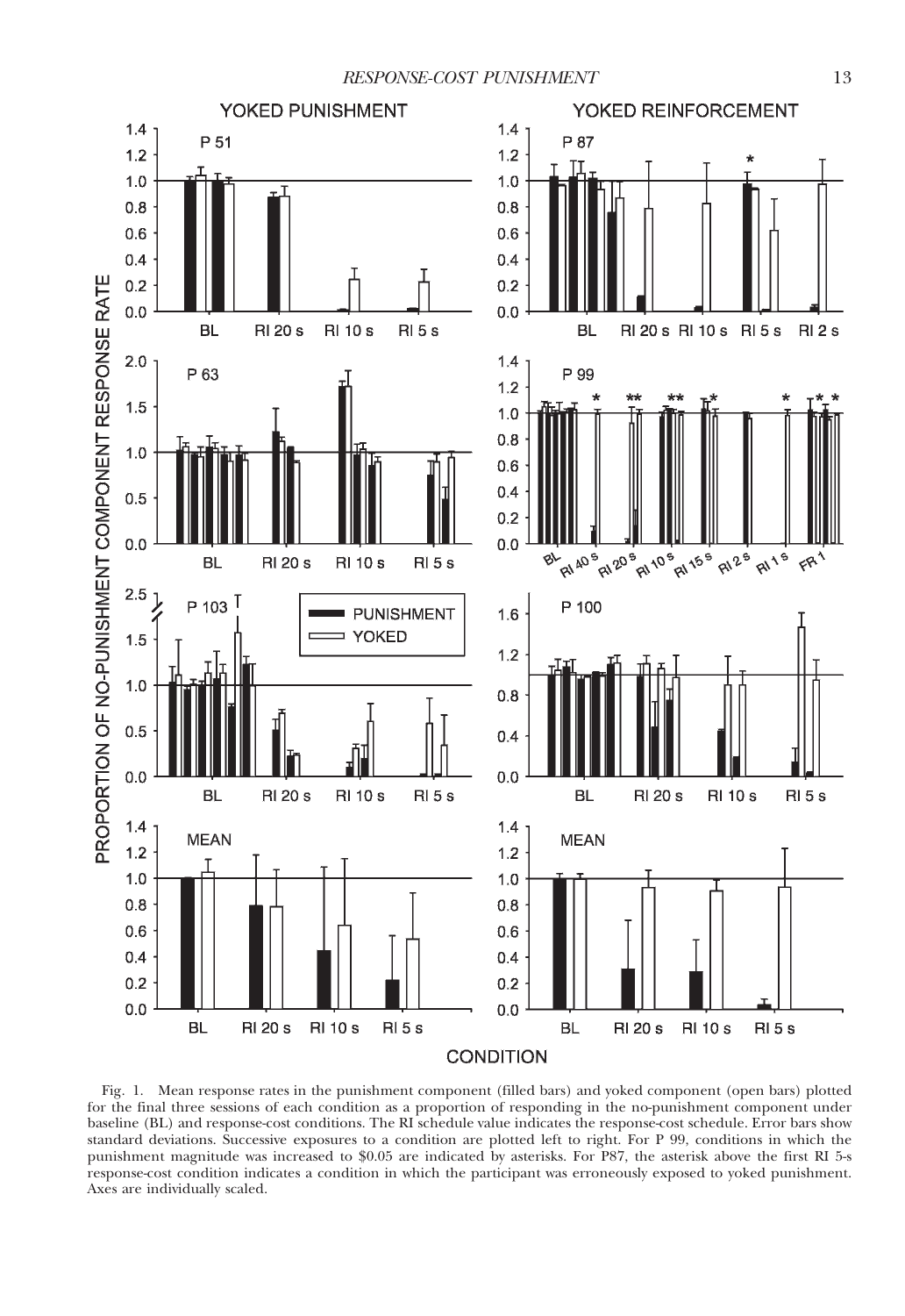

Fig. 2. Responses per min in the no-punishment (filled circles), punishment (open circles), and yoked (filled triangles) components during the final three sessions of each baseline (BL) and response-cost condition. Conditions are presented in order of exposure. The RI value indicates the response-cost schedule (in seconds). For P 99, only conditions after which the punishment magnitude was increased to \$0.05 are shown (see Table 3). Axes are individually scaled.

Figure 2 shows absolute response rates in each component for the final three sessions of each condition. Conditions are presented in order of exposure. Absolute response rates under baseline conditions varied across participants from approximately 30 to 300 responses per min. There were no consistent effects of response cost on response rates in the nopunishment component. In some cases there was a slight decrease in responding in the no-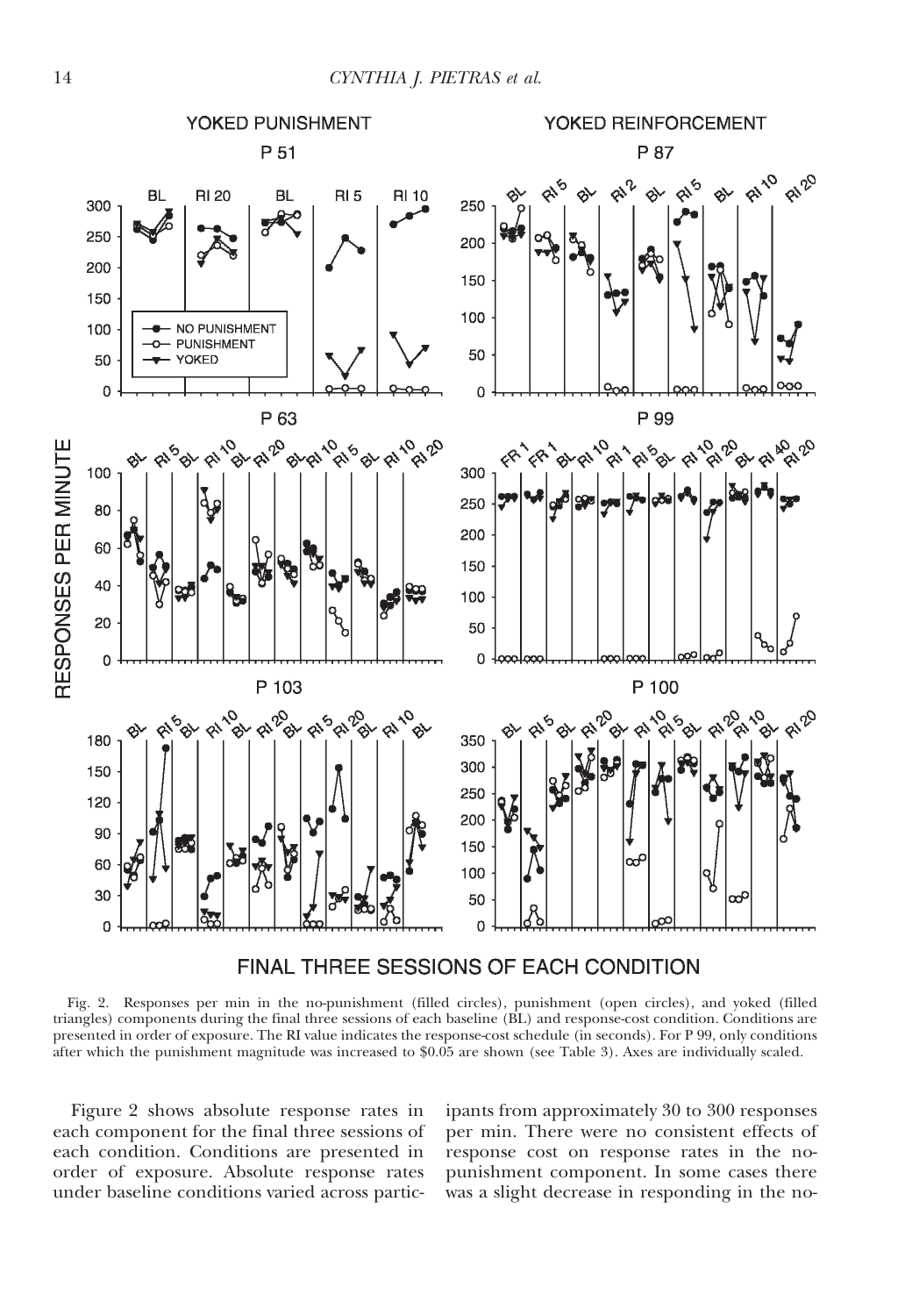punishment component during punishment conditions (e.g., P51 in RI 5-s, P87 in RI 2-s and RI 20-s, and P100 in RI 5-s punishment conditions), whereas in other cases there was a slight increase in responding (P87 in the second RI 5-s and P103 in RI 5-s, 10-s, and RI 20-s punishment conditions).

Because response rates during the unchanged, no-punishment component sometimes increased or decreased when conditions were changed from baseline to punishment, the proportion of responding in the punishment and yoked components to responding in the no-punishment component may have been inflated or deflated, respectively. Thus, response rates in the yoked and punishment components during punishment conditions were also analyzed in relation to response rates in the corresponding component during the preceding baseline condition (i.e., when no response cost occurred in any component). The overall pattern of responding in yoked and punishment components under punishment conditions was very similar to that shown in Figure 1.

Session earnings varied as a function of the punishment-schedule value and response rate during punishment conditions. Across participants, the average number of net money deliveries (gains minus losses) per session was 47.3, 32.5, 26.8, and 26.5 during baseline, RI 20-s, RI 10-s, and RI 5-s response cost conditions, respectively. Participants exposed to Yoked Punishment conditions tended to earn slightly more than participants in Yoked Reinforcement conditions during RI 10 s and RI 5 s response-cost conditions (averaging 28.8 and 29.2 compared to 24.8 and 23.8 money deliveries per session). This likely occurred because, for Yoked Punishment participants, when response rates decreased under response-cost conditions, few money losses were delivered in the yoked component, whereas for Yoked Reinforcement participants, when response rates decreased under response-cost conditions few money deliveries were produced, and thus few money deliveries were programmed in the yoked component.

As described above, the primary goal of the yoking procedure was to equate net earnings across punishment and yoked components. Figure 3 shows net reinforcement rates (obtained cents per min) in each component across conditions. Obtained cents per min

were calculated by summing the total number of cents earned and subtracting the total number of cents lost. Net earnings were averaged across all sessions of each condition (instead of only the final three) because it was assumed that outcomes experienced across the entire condition would influence steady-state response rates. Figure 3 shows that during baseline, net earnings were similar across all components. During response-cost conditions, in the no-punishment component net earnings remained comparable to earnings during baseline. For participants exposed to Yoked Punishment, during response-cost conditions net earnings in the punishment and yoked components were often similar, but net earnings tended to be slightly lower in the punishment component. Earnings were lower in the punishment component because response rates in that component were lower than in the yoked component, and thus fewer money deliveries were produced (the number of money losses across punishment and yoked components were identical). For participants exposed to Yoked Reinforcement, during response-cost conditions net earnings in the punishment and yoked components were more comparable. The main exceptions were earnings in two response-cost conditions for P99. For this participant, response rates did not decrease during the first RI 10-s condition, and decreased only gradually in the second FR 1 condition. As a result, net earnings in the punishment components were negative and, consequently, few reinforcers were programmed in the yoked component. Overall, this figure shows that the yoking procedure was mostly successful in equating reinforcement rates across the yoked and punishment components, but that differences in response rates in the punishment and yoked components created occasional discrepancies in the Yoked Punishment group.

Reductions in response rate under responsecost conditions could decrease rates of reinforcement. Because response cost involves the removal of positive reinforcers, however, decreases in response rate, by reducing responsecost frequency, could also increase positive reinforcement. Thus, rate of reinforcement was analyzed in relation to rate of responding. Figure 4 shows obtained cents per min (gains minus losses) per session plotted as a function of responses per min per session across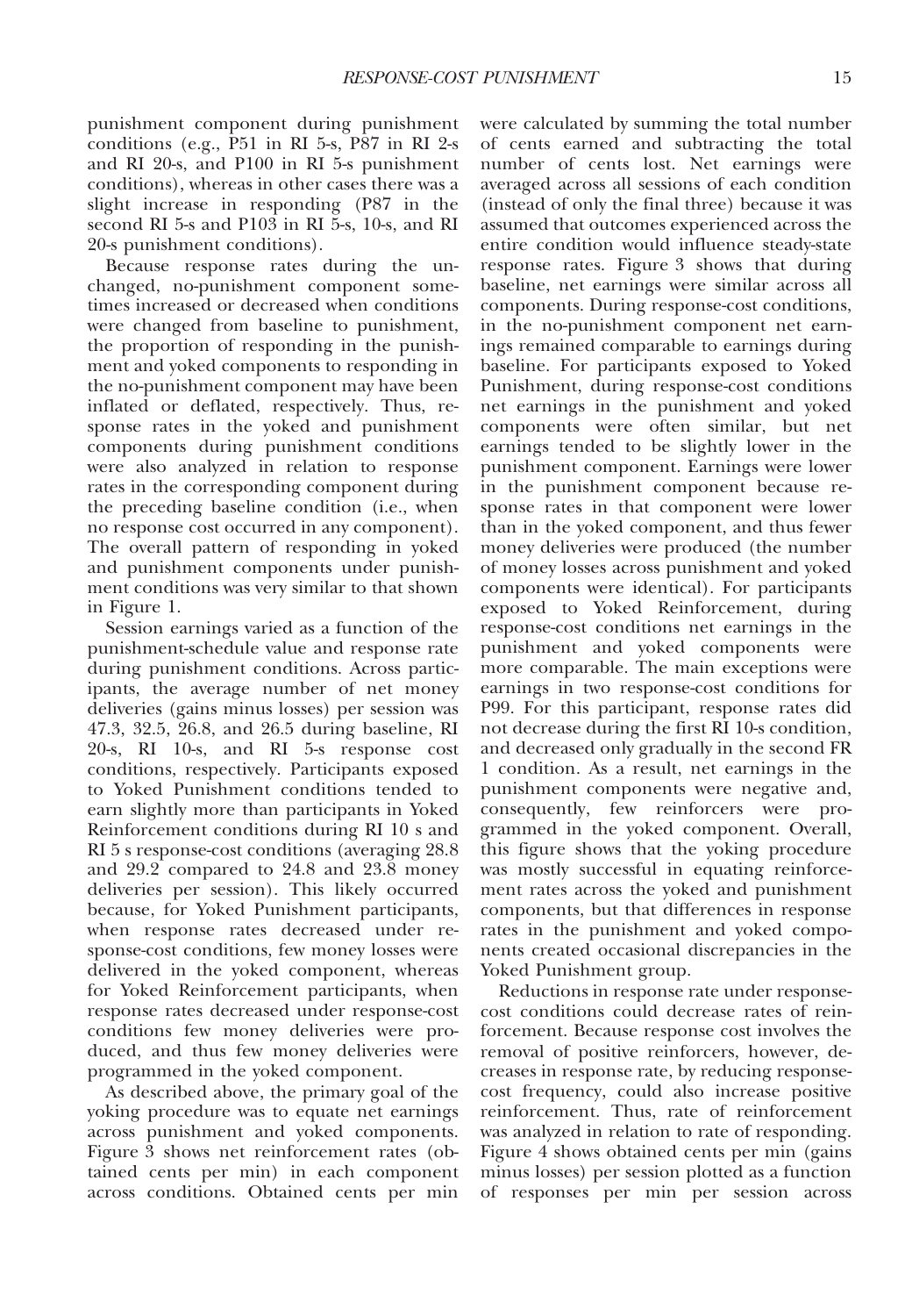

Fig. 3. Obtained cents per min (total earned minus total lost) in each component across baseline (BL) and responsecost conditions. Error bars show standard deviations. Successive exposures to a condition are plotted left to right. The RI schedule value indicates the response-cost schedule. See Table 1 for reinforcer and punisher magnitudes. For P 99, only conditions after which the punishment magnitude was increased to \$0.05 are shown (see Table 1).

conditions. Data are from all participants, from all sessions in each condition. Regression lines are included to show trends. There was little relationship between rate of responding and earnings under baseline or RI 20-s response-cost conditions. There was also no relationship between rate of responding and

earnings under the RI 10-s condition except for P99; all of the data points below -5 cents per min are from this participant. For P99 (as well as P51), the response-cost magnitude equaled the reinforcer magnitude (see Table 1), and P99 responded at a relatively high rate under the first RI 10-s response-cost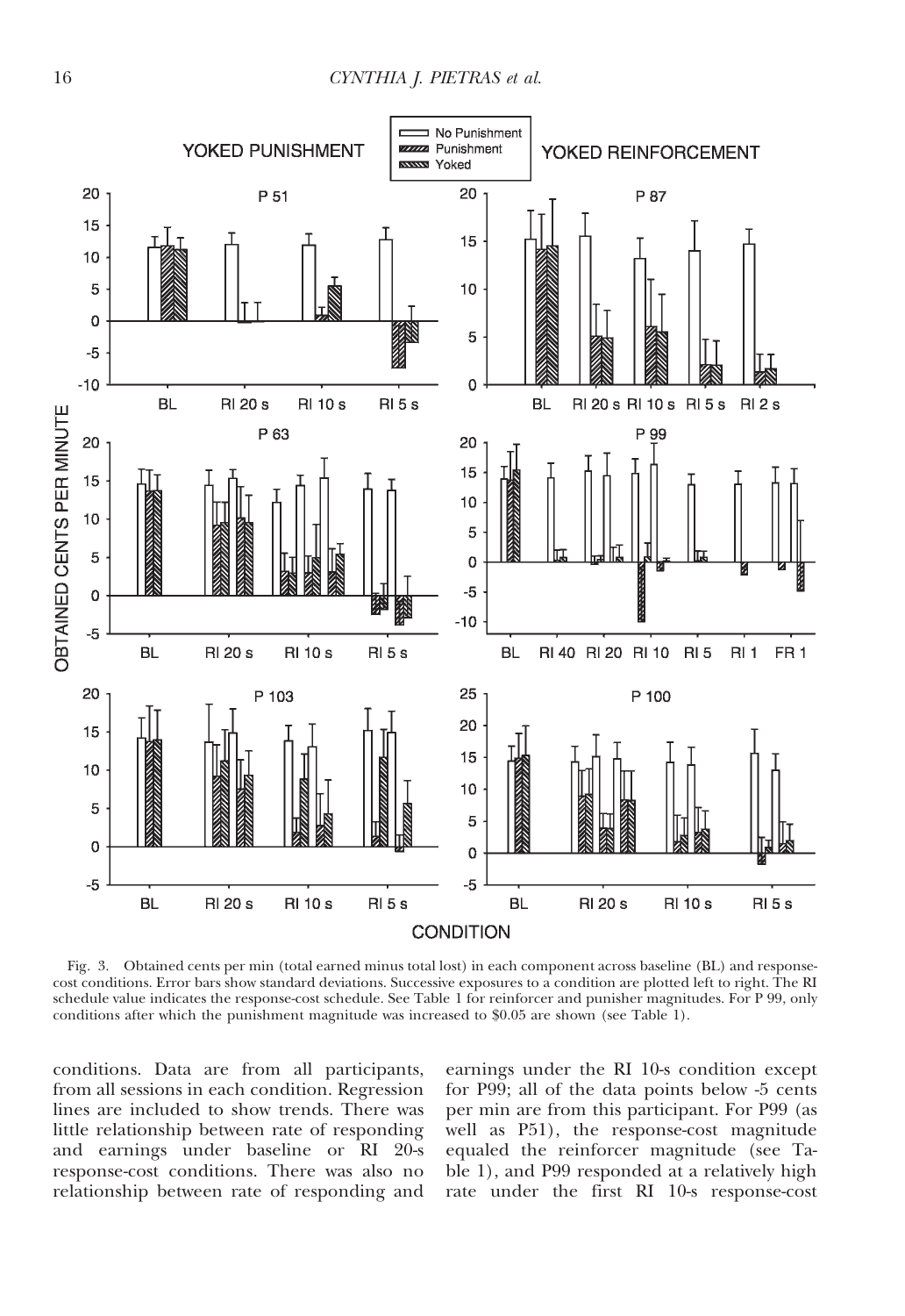

Fig. 4. Scatter plots of obtained cents per min (total earned minus total lost) plotted against responses per min in the punishment component during each session in baseline, RI 20-s, RI 10-s, and RI 5-s response-cost conditions. Solid lines are regression lines. For the RI 20-s condition, the second (dashed) regression line shows the relationship between response rate and net reinforcement when data from P 99 are omitted. See text for details.

condition. As the dashed regression line in Figure 4 shows, without P99 the relationship between response rate and earnings under RI 10-s response cost is much weaker. Only under the RI 5-s response-cost condition was there a reliable negative relationship between response rates and earnings. Thus, lower response rates were not correlated with lower earnings, and in two of the three punishment conditions, low response rates were not correlated with higher earnings.

The latency to make the first response in each component was collected to evaluate stimulus control by component stimuli. These are shown in Figure 5. Latencies to make the first response in the first no-punishment component were omitted because they were the first response of the session. For each participant, data were averaged across the final three sessions of all exposures to a condition.

Response latencies in the yoked component were usually similar to latencies in the nopunishment component. Response latencies were often longer in the punishment component than in the no-punishment and yoked components, but the effect was inconsistent. Short latencies in the punishment component sometimes occurred although response rates were lower than rates in the no-punishment component. An analysis of response patterning revealed that in some of these cases (e.g., RI 20-s for P103, see Figure 6 below), participants responded at a high rate until the first money loss occurred, and then response rates decreased.

To evaluate within-component response patterns, cumulative records of response rates were constructed from session data. Figure 6 shows sample cumulative graphs from P100 and P103 during final sessions of Baseline, RI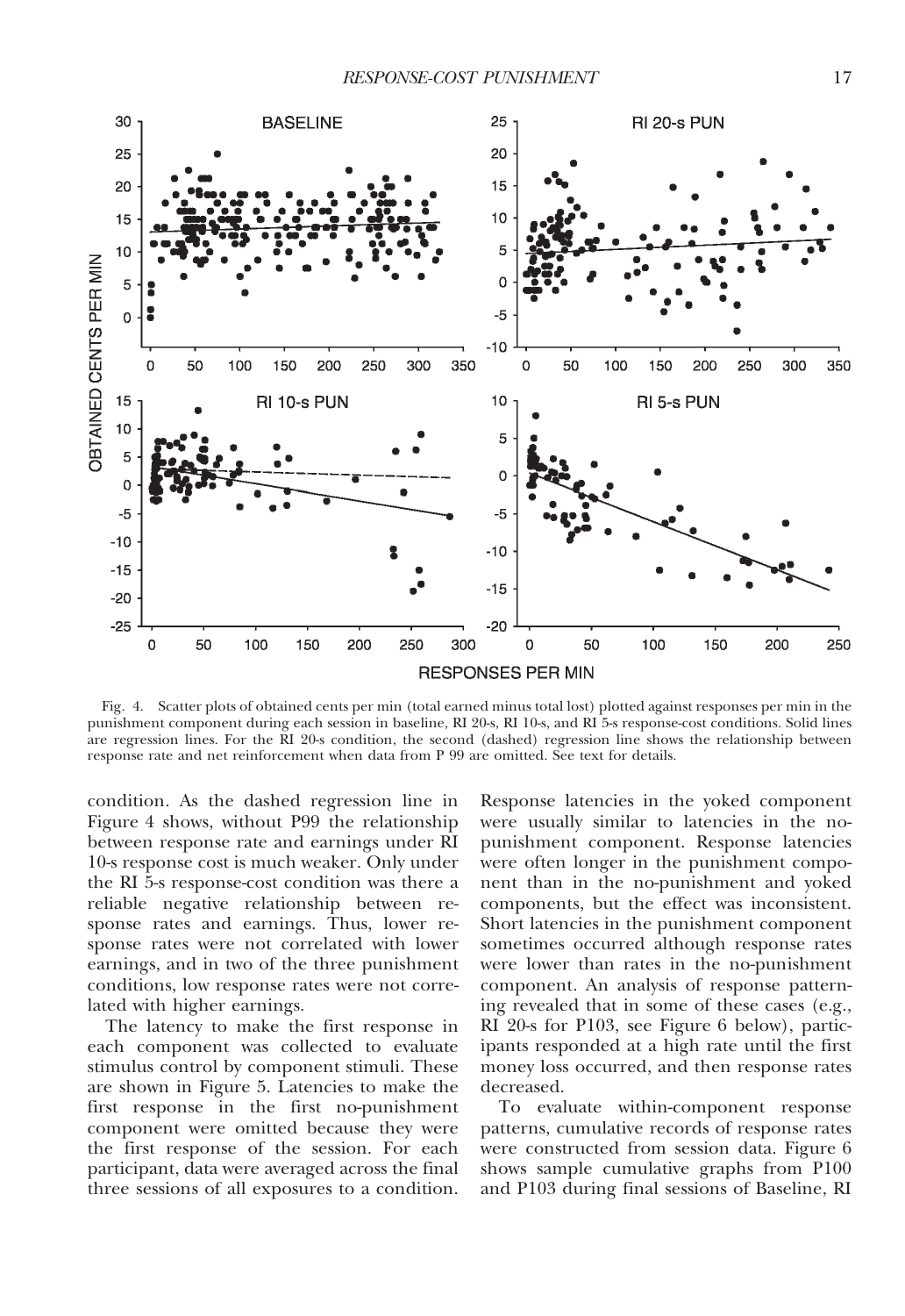

Fig. 5. Latencies for the first response in each component across conditions. Data are the average values of the final 3 sessions of all exposures to a condition. Error bars show standard deviations. Axes are individually scaled.

5-s, RI 10-s, and RI 20-s response-cost conditions. In these 2 participants, responding under response-cost conditions varied as a direct function of the response-cost schedule value. Under baseline conditions, responding was relatively steady and uniform across components. Under response-cost conditions, response rates decreased and response patterns became slightly more irregular in the punishment component. There were occasion-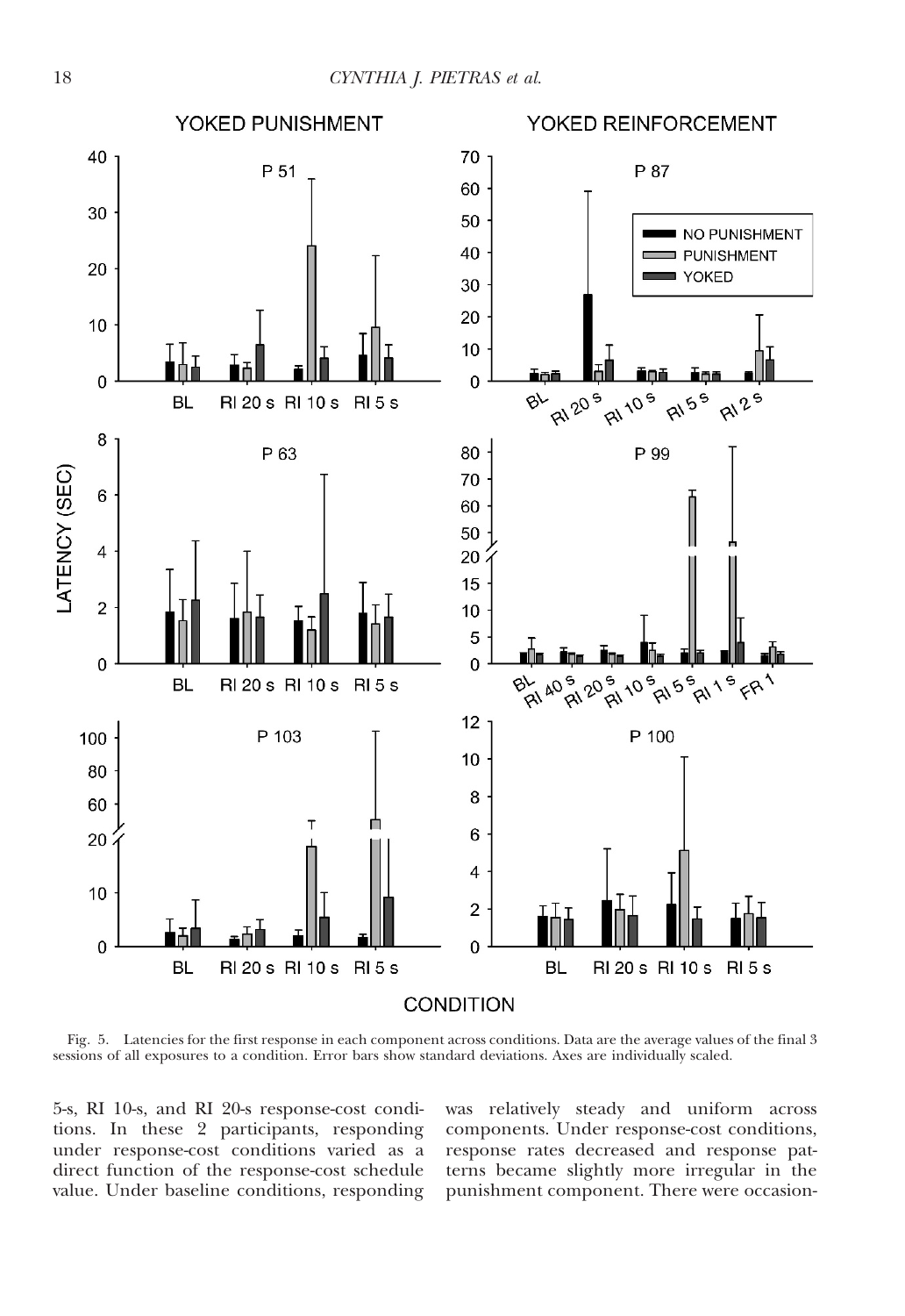# P 103 YOKED PUNISHMENT

#### P 100 YOKED REINFORCEMENT



Fig. 6. Cumulative responses during baseline, RI 20-s, RI 10-s, and RI 5-s response-cost conditions for P103 and P100 in no-punishment (No Punish), punishment (Punish), and yoked (Yoked) components. Filled circles indicate money deliveries; backslashes indicate money losses (response cost). Axes are individually scaled.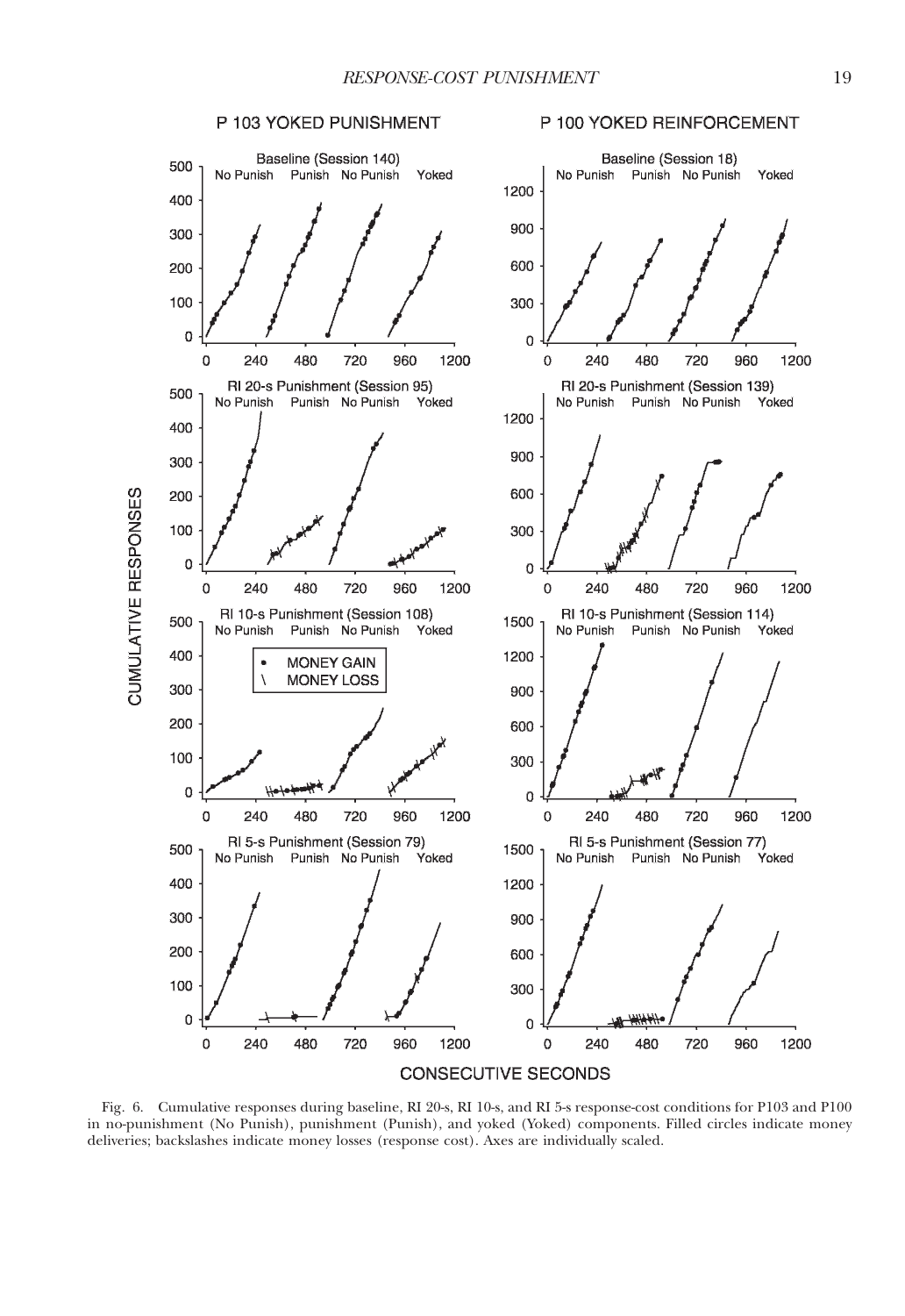

Fig. 7. Cumulative responses during RI 10-s response-cost conditions for P51, P63, P87, and P99 in no-punishment (No Pun or NP), punishment (Pun or P), and yoked (Yoke) components. Filled circles indicate money deliveries; backslashes indicate money losses (response cost). Axes are individually scaled.

al pauses after money losses, but the decrease in responding under response cost appeared to be mainly the result of decreased run rates. Consistent with Figure 1 above, for P103 who was exposed to Yoked Punishment conditions, response rates in both the punishment and yoked components were lower than response rates in the nopunishment component, but slopes were shallower in the punishment component. For P 100 who was exposed to Yoked Reinforcement conditions, response rates were also lower in the punishment component than in the yoked and no-punishment components, and response rates and patterns in the yoked component resembled those in the no-punishment component.

Figure 7 shows representative cumulative graphs from the remaining four participants under RI 10-s response-cost conditions. The pattern of responding across components in these 4 participants resembled those of P100 and P103, although P63 showed no decrease in responding in the punishment component in this condition. As described above, both P51 and P63 experienced eight components per session rather than four. There were few differences between the first and second sequence of component presentations for these 2 participants, although for P 63 under RI 5-s punishment conditions (not shown) the decrease in responding in the punishment component occurred primarily in the second exposure.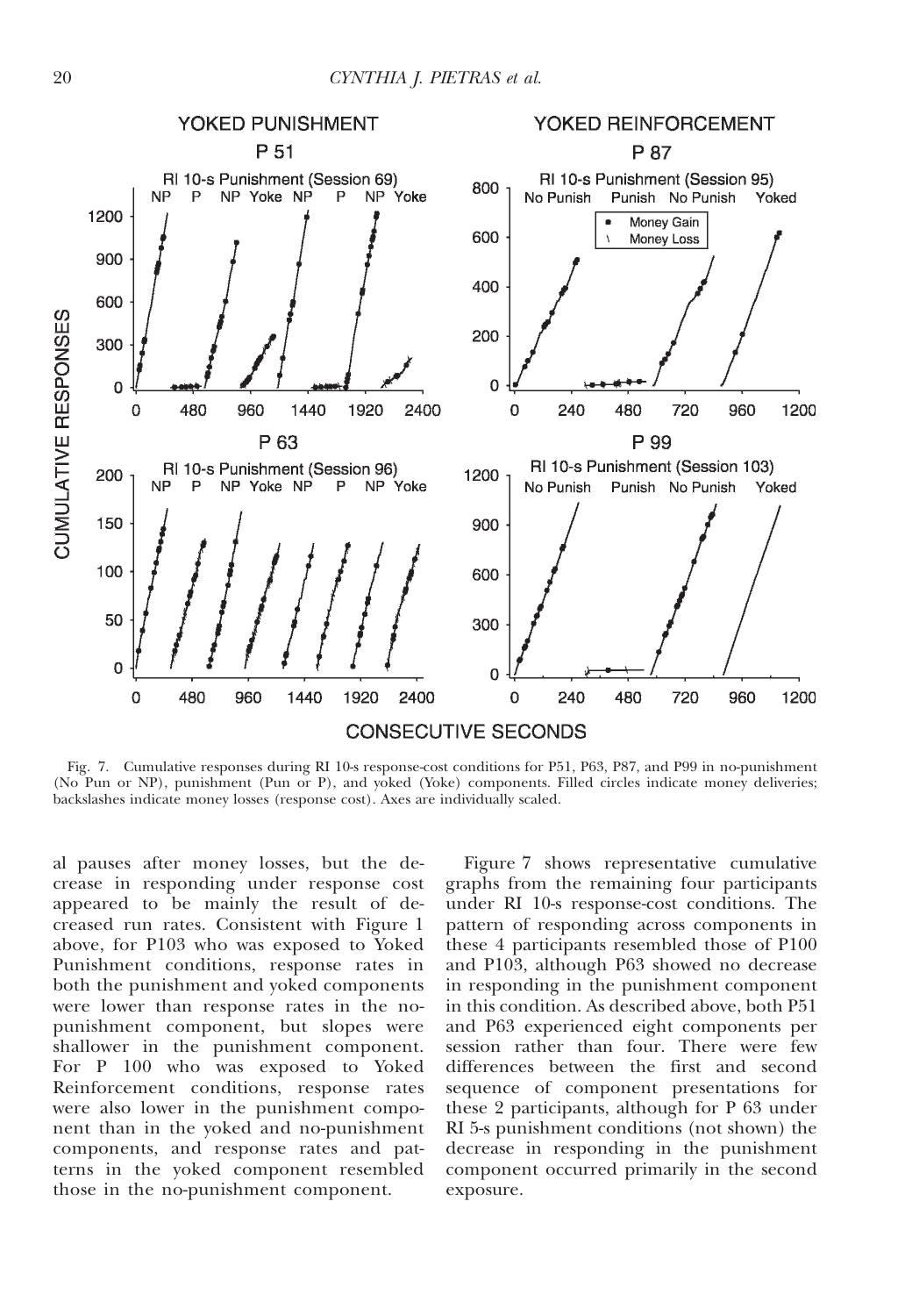## DISCUSSION

Button pressing in 8 adult humans was investigated under a three-component multiple schedule of monetary reinforcement. Under response-cost conditions, in one component responses produced both money gains and losses. Six of eight participants showed a decrease in responding in the punishment component under response-cost conditions. The decrease in responding is consistent with prior studies with humans that have demonstrated that money-loss is an effective punisher (e.g., Critchfield et al., 2003; Weiner, 1962). A few participants showed little sensitivity to response-cost punishment. This finding is not uncommon; several other studies with humans have also reported variability across participants in the sensitivity of behavior to electric shock (e.g., Scobie & Kaufman, 1969) and response-cost punishment (e.g., Crosbie et al., 1997; O'Donnell & Crosbie, 1998) and that some participants showed no suppression or required more intense or frequent punishment to suppress responding.

Several variables may have produced this insensitivity to response cost shown in some participants. For instance, the relatively rich schedule of reinforcement may have contributed to the insensitivity. Bradshaw et al. (1978) showed, for example, that responding in humans under VI schedules of reinforcement was less sensitive to a VI schedule of response cost when the reinforcement frequency was high (e.g., VI 8 s) than when it was low (e.g., VI 720 s). Alternatively, some participants may have continued to respond during response cost because of strong instructional control. All participants were told at the beginning of the study to press buttons to earn money. Experimenter demand may therefore have produced a persistence in responding despite the loss in earnings (c.f. Hackenberg & Joker, 1994). Participants were also told that if earnings fell below a \$6 per hr average they would be compensated for the difference at the end of the experiment. Although participants were paid in cash following each day of participation, it is possible that the delayed payment may have reduced the aversiveness of immediate money losses. That responding in most participants decreased under response cost suggests, however, that if the delayed payment influenced performance, its effects were inconsistent.

Finally, it is possible that the particular sequence of exposure to response-cost schedules may have contributed to the insensitivity to response cost shown by some participants. For several participants, the first response-cost schedule that was experienced was a relatively high schedule value (i.e., punishers were relatively infrequent). This initial exposure to infrequent punishment may have reduced sensitivity to more frequent punishment. For example, for P50 the first response-cost condition was RI 20 s. When responding showed no decrease, the schedule value was decreased to RI 5 s, and then to FR 1, with no effect. Similarly, for P99 the first response-cost condition was RI 10 s. This participant showed no punishment effect, and the schedule value was gradually reduced. No decrease in responding was observed until the response-cost magnitude was increased. Prior studies with nonhumans using electric-shock punishment have reported similar sequence effects (e.g., Azrin et al. 1963; Banks, 1966; Banks & Torney, 1969). Not all participants showed this sequence effect, however. Participant 102, for example, was initially exposed to a relatively dense response-cost schedule (RI 5 s) and showed only minimal reductions in responding under this and lower schedule values. More research is therefore needed to explore sequence effects with response-cost punishment.

One goal of the present study was to investigate the effects on responding of the response-cost schedule value. For the 6 participants who showed a decrease in responding under response-cost conditions, response rates typically varied as a function of the RI punishment schedule, with lower punishment schedule values producing lower response rates. This finding is consistent with a prior study that has shown that responding by humans was sensitive to response-cost frequency under interval punishment schedules (Critchfield et al., 2003). These results are also consistent with nonhuman studies using electric-shock punishment that have shown that the degree of response suppression under interval punishment schedules varies as a direct function of punishment frequency (e.g., Ferraro, 1967). It should also be noted that for many participants response rates under response cost decreased to low levels despite the fact that responding was only intermittently punished.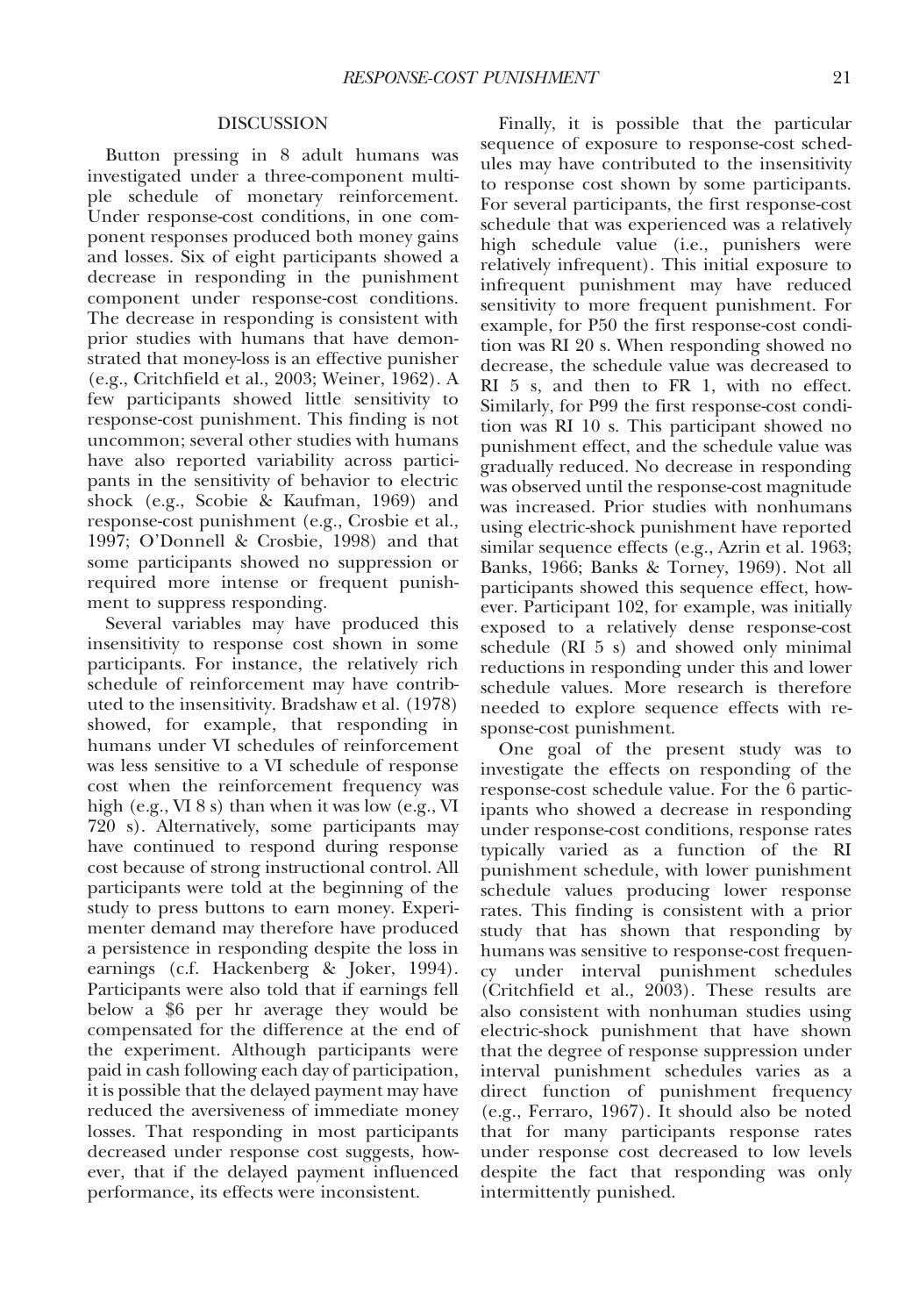Cumulative records showed that in the punishment component during the RI schedules of response cost, response patterns were somewhat more irregular than in the nopunishment component. Except when responding was completely eliminated, however, the reduction in responding was better characterized by an overall decrease in response rate than by an increase in pausing (see Figures 6–7). This pattern of responding resembled that shown by nonhumans (Azrin et al., 1963) under FR schedules and in humans (Scobie & Kaufman, 1969) under VI schedules of electric-shock punishment, and that shown by nonhumans under RI schedules of response cost (Pietras & Hackenberg, 2005; Raiff et al., 2008). Therefore, these data further show that response-cost and electricshock punishment have comparable effects on response patterns. Additional parametric manipulations are needed to investigate response patterns under other response-cost schedules (e.g., fixed interval, fixed ratio).

The primary goal of the present study was to determine whether decreased net reinforcement rates under response-cost punishment contributes to the reduction in response rates typically observed under response cost. To accomplish this, a yoked-control component was programmed in which the net earnings equaled the net earnings in the punishment component. Two yoking procedures were investigated: Yoked Punishment and Yoked Reinforcement. Under Yoked Punishment conditions, net earnings were equated across components by delivering the same number of punishers obtained in the response-cost component in the yoked component, but delivering them response-independently. Under Yoked Reinforcement conditions, net earnings were equated across components by making the number of reinforcers available in the yoked component equal to the net earnings (gains minus losses) obtained under the response-cost component. Participants were exposed to one of the two yoking conditions. The yoking procedure was in most cases successful in equating net reinforcement rates across components. Under both yoking procedures, response rates were typically lower in the punishment component than in the yoked component (see Figure 1). This suggests that the contingency between responding and response-cost punishment had a suppressive

effect on responding independent of reduced net earnings. This finding replicates prior response-cost studies with nonhumans (Pietras & Hackenberg, 2005; Raiff et al., 2008) and provides additional evidence that responsecost and electric-shock punishment may suppress behavior via comparable behavioral mechanisms.

The present results also correspond to the findings of a study by Rasmussen and Newland (2008) designed to investigate the symmetry of reinforcers (money gains) and punishers (money losses). In that study, participants were presented with choices between concurrent VI schedules of money gains under gainonly conditions and conditions in which a schedule of money loss (of equivalent magnitude) was superimposed on one of the options. A matching-law analysis revealed considerable bias towards the unpunished alternative. For example, when the net reinforcement on both options was equated, there was a strong preference for the option without punishment. Their data therefore suggest that the punishing effects of a money loss exceed the reinforcing effects of an equivalent money gain. In the present study, response rates under punishment conditions were lower in the punishment component than in the yoked component despite equivalent net reinforcement rates. These data also suggest then, that losses had a greater effect on behavior than gains.

Compared to responding during the nopunishment component, response rates during the yoked component were lower for participants exposed to Yoked Punishment conditions than for participants exposed to Yoked Reinforcement conditions. Several aspects of the yoked-control conditions may have contributed to this effect. Under Yoked Punishment conditions, money losses were delivered independently of responding in the yoked component. Although response rates were typically higher in the yoked component than in the punishment component, response rates were lower than those obtained in the nopunishment component. One possible explanation for the lower response rates in the yoked component is that reinforcement rates were lower. The possibility that lower reinforcement rates were solely responsible for the low response rates seems unlikely however, given that response rates in participants in the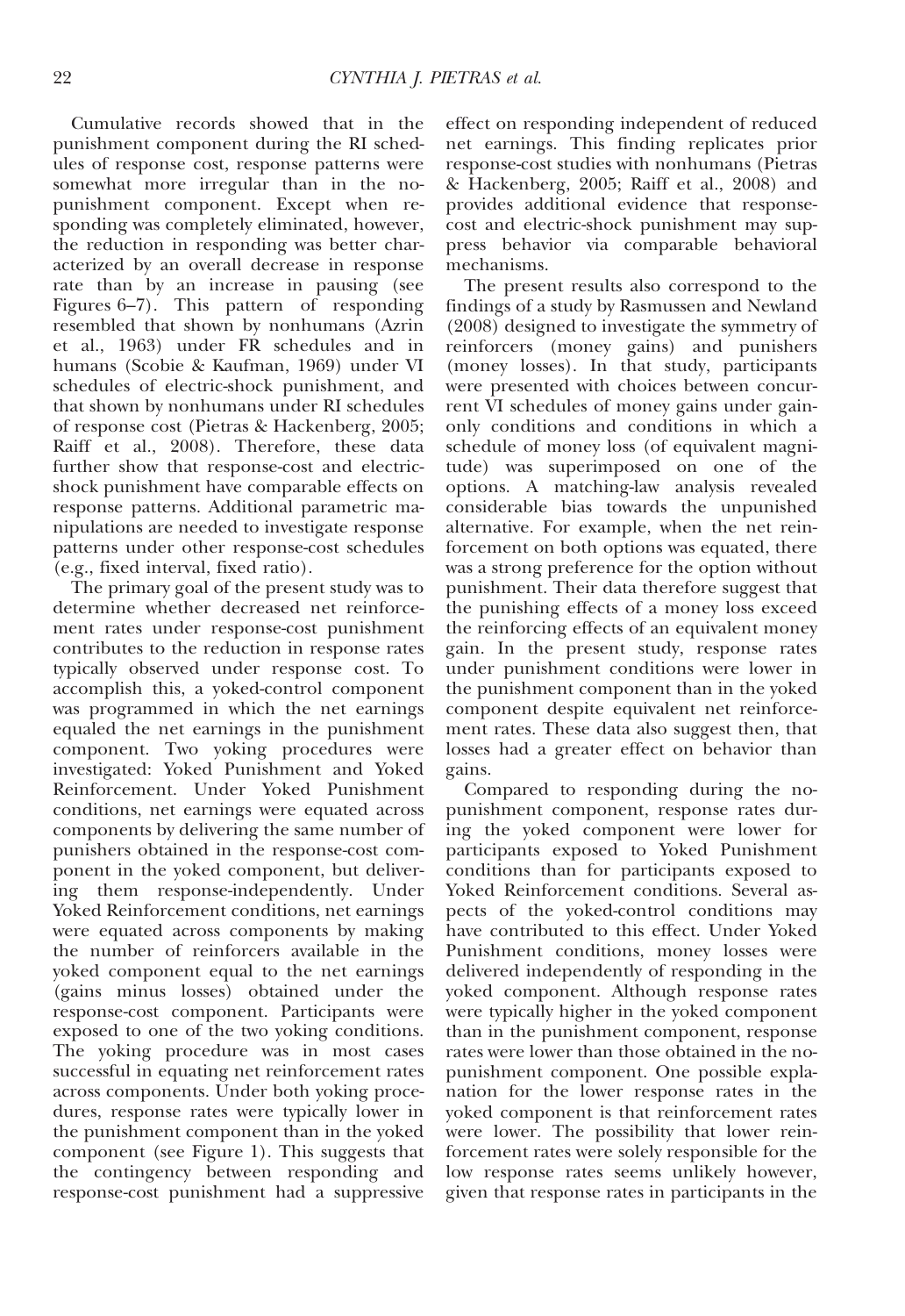Yoked Reinforcement group showed little decrease in the yoked component although reinforcement rates were also low. It seems more probable that the reduction in response rates under Yoked Punishment was the result of adventitious punishment. Money losses were delivered according to a VT schedule in the yoked component, and occasionally, money losses may have immediately followed responses. In support of this, an analysis of the final session of the last exposure to RI 5-s punishment for participants exposed to yoked punishment revealed that the obtained delay between a response and money loss in the yoked component was less than 1 s for 65% to 100% of response-cost presentations. The finding that a VT response-cost schedule may decrease responding is consistent with studies with both nonhumans (e.g., Azrin, 1956) and humans (e.g., Vogel-Sprott & Burrows, 1969) reporting that response-independent electric shock had a suppressive effect on responding (although the effect was not as pronounced as contingent shock), an effect attributed to chance pairings between responses and punisher presentations. Several other studies with humans (Poetter & Lewis, 1972) and nonhumans (Branch, Nicholson, & Dworkin,1977; Schuster & Rachlin, 1968) however, have reported little suppression in responding by response-independent punishment. Procedural differences (such as the frequency of response-independent punishment), and differences in baseline response rates may account for the different effects. Pietras and Hackenberg (2005) also found greater reduction in response rates under Yoked Complete conditions, in which tokens were removed response-independently, than under Yoked Food conditions in which there were no token losses and net food amounts were equated across punishment and yoked components, but a systematic replication by Raiff et al. (2008) found an opposite effect. Differences in yoking methods between those studies (within versus across conditions), as well as differences in the token-reinforcement schedule between those two studies and the present study make direct comparisons difficult. More research is needed to explore variables that determine whether response-independent punishment will decrease responding.

Under Yoked Reinforcement conditions no money losses were scheduled, but the number of reinforcers delivered in the yoked component was programmed to equal the net amount earned during the punishment component. Because response rates typically decreased under punishment, the number of reinforcers delivered during the yoked component was often very low (see Figure 5). Despite this, response rates in the yoked component were often similar to no-punishment values. It is unclear why response rates remained high in the yoked component given the low reinforcement rates—and even extinction conditions—experienced by some participants. Possibly, the intermittent reinforcement experienced in the yoked component by several participants may have been sufficient to maintain responding. Alternatively, participants may not have been exposed to conditions long enough for responding to decrease or extinguish in the yoked component. Punishment conditions were typically alternated with baseline conditions. Responding was therefore frequently reinforced in the yoked component. This occasional reinforcement of responding in the yoked component may have contributed to the persistent responding.

The present procedure included yokedcontrol conditions to control for the reduction in net reinforcement rates under response cost. There is another confound, however, that is often present in response-cost procedures: During response cost, reductions in response rates often reduce the punishment frequency and increase reinforcement rates. Reductions in responding under response cost may therefore be attributed to increased reinforcement rate (positive reinforcement) rather than to punishment. A similar confound has been noted in timeout punishment studies (see Coughlin, 1972; Leitenberg, 1965). In the present procedure, decreases in responding under response cost, by reducing the number of punishers, could bring earnings closer to baseline reinforcement rates under the RI 5-s condition, but had little effect on earnings under the RI 10-s condition (except for P99 when the punisher magnitude was increased) or RI 20-s punishment condition (see Figure 4). As Figure 1 shows, response rates often decreased under RI 10-s and RI 20-s responsecost conditions. Thus, the reduction in response rates cannot be accounted for solely in terms of increased reinforcement rates. This finding corresponds to results of several other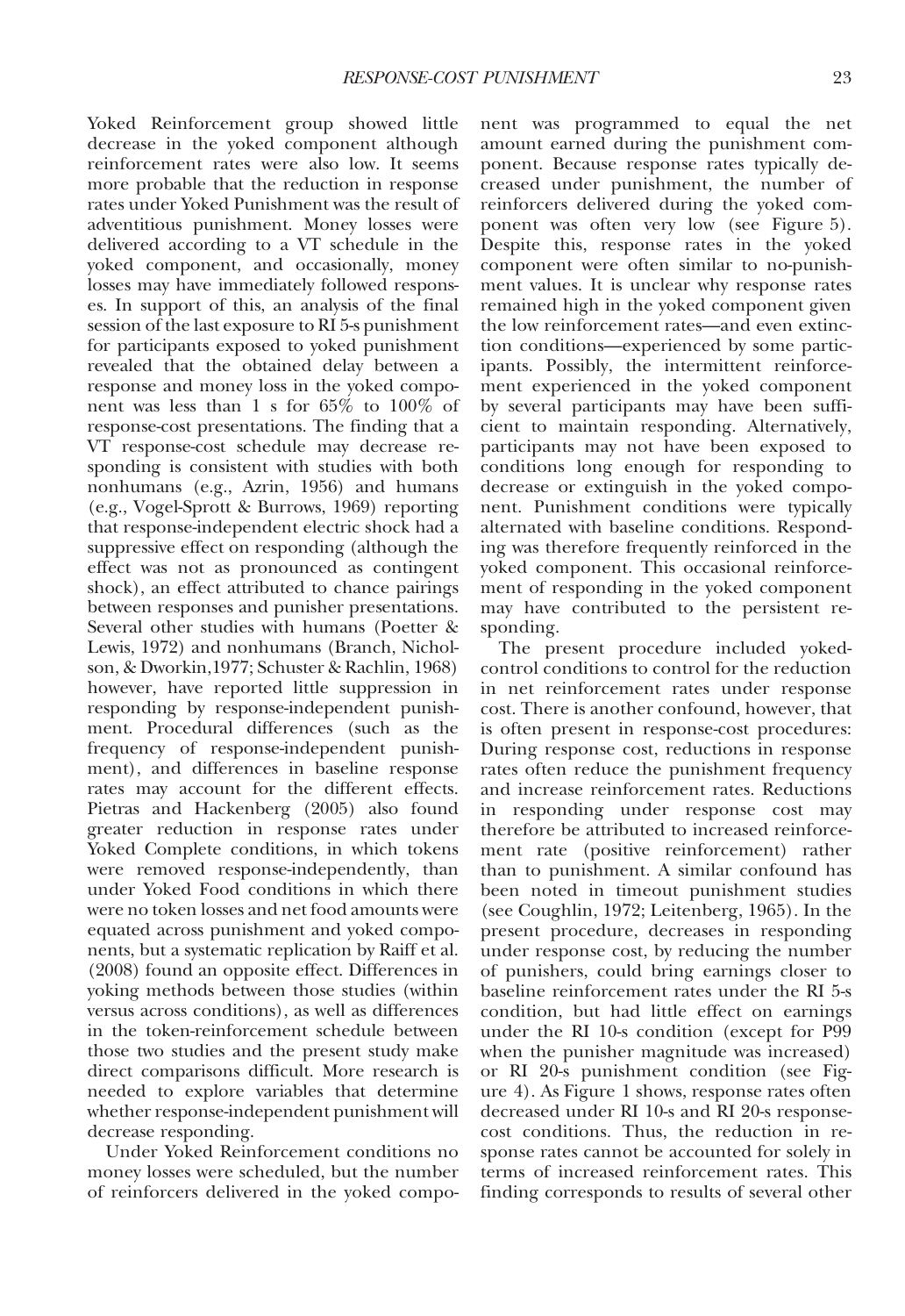response-cost studies that have also reported response suppression without increased positive reinforcement (e.g., Trenholme & Baron, 1975).

Because responding was maintained on a multiple reinforcement schedule, it was possible to examine whether discriminative-stimulus control by punishment-correlated stimuli (the background color of the computer screen) developed. Prior studies investigating stimulus control by punishment-correlated stimuli have produced mixed results, with some showing (e.g., Doughty, Anderson, Doughty, Williams, & Saunders, 2007; Honig & Slivka, 1964; O'Donnell, Crosbie, Williams, & Saunders, 2000) and some failing to show suppression in the presence of stimuli signaling punishment (e.g., O'Donnell & Crosbie, 1998; Weisman, 1975). Only one study has shown stimulus control by stimuli correlated with response cost in humans (O'Donnell et al., 2000). In that study, punisher deliveries were delayed until the end of experimental sessions to prevent discriminative control by the punisher itself. In the present study, response latencies were examined to determine whether latencies were longer in the punishment component than in the no-punishment component. It was necessary to examine latencies to make the first response to evaluate the discriminative control by the background color separate from the discriminative control of response cost (see Doughty et al., 2007). Stimulus control by component stimuli was unreliable. In some conditions, response latencies were clearly longer in the punishment component than in the no-punishment component, but in other conditions, as in prior studies (e.g., O'Donnell & Crosbie, 1998), the delivery of the money loss rather than the component stimuli appeared to function as a discriminative stimulus for punishment. In the present study, the lack of consistent stimulus control by component stimuli might have been caused in part by the frequent alternation between baseline and punishment conditions. Under such changing contingencies, the response-cost contingency may have been a more reliable discriminative stimulus than the background color (see Weisman, 1975). It is also possible that in some cases the exposure to punishment conditions was too brief for stimulus control to develop. For example, for P100 stimulus

control by component stimuli was observed under RI 10-s but not RI 5-s responsecost conditions, but the RI 10-s condition was in effect for 15 sessions (first exposure) and 12 sessions (second exposure), whereas the RI 5-s response cost was in effect for only 7 sessions during both exposures. Doughty et al. (2007) found that for 2 participants stimulus control developed after nine and fifteen 10-min sessions, but for a 3rd participant stimulus control developed only after extended training with reduced component durations. Thus, in the present study, a longer exposure to punishment conditions may have been needed for more robust stimulus control to develop.

Research with nonhumans has shown that when responding is maintained under a multiple reinforcement schedule, punishing responses in one component can affect responding in an unchanged component, either by increasing (contrast) or decreasing (induction) unpunished response rates (e.g., Brethower & Reynolds, 1962; Crosbie et al., 1997; Raiff et al., 2008). The variables that determine whether unpunished behavior changes—and the direction of the change—are uncertain (see Crosbie et al., 1997). Few studies with humans have investigated punishment contrast, but several studies using response-cost punishment have found contrast or more often induction in an unchanged component of a multiple-reinforcement schedule (Crosbie et al. 1997; Emmendorfer & Crosbie, 1999; O'Donnell, & Crosbie, 1998). In the present study, responding in the unpunished component typically did not change during punishment conditions, but occasionally responding showed contrast or induction. Of the two, induction was the more common outcome, but there was no obvious pattern to the effect. It is also interesting to note that although reinforcement rates in the punishment and yoked components decreased under low punishment schedule values, there was no consistent positive contrast in the nopunishment component (cf., Reynolds, 1961).

In summary, the present results show that response-cost punishment can decrease responding in humans apart from its effects on reinforcement density, and that the magnitude of the decrease varies as a function of response-cost frequency. It appears that, as with electric shock punishment, the contin-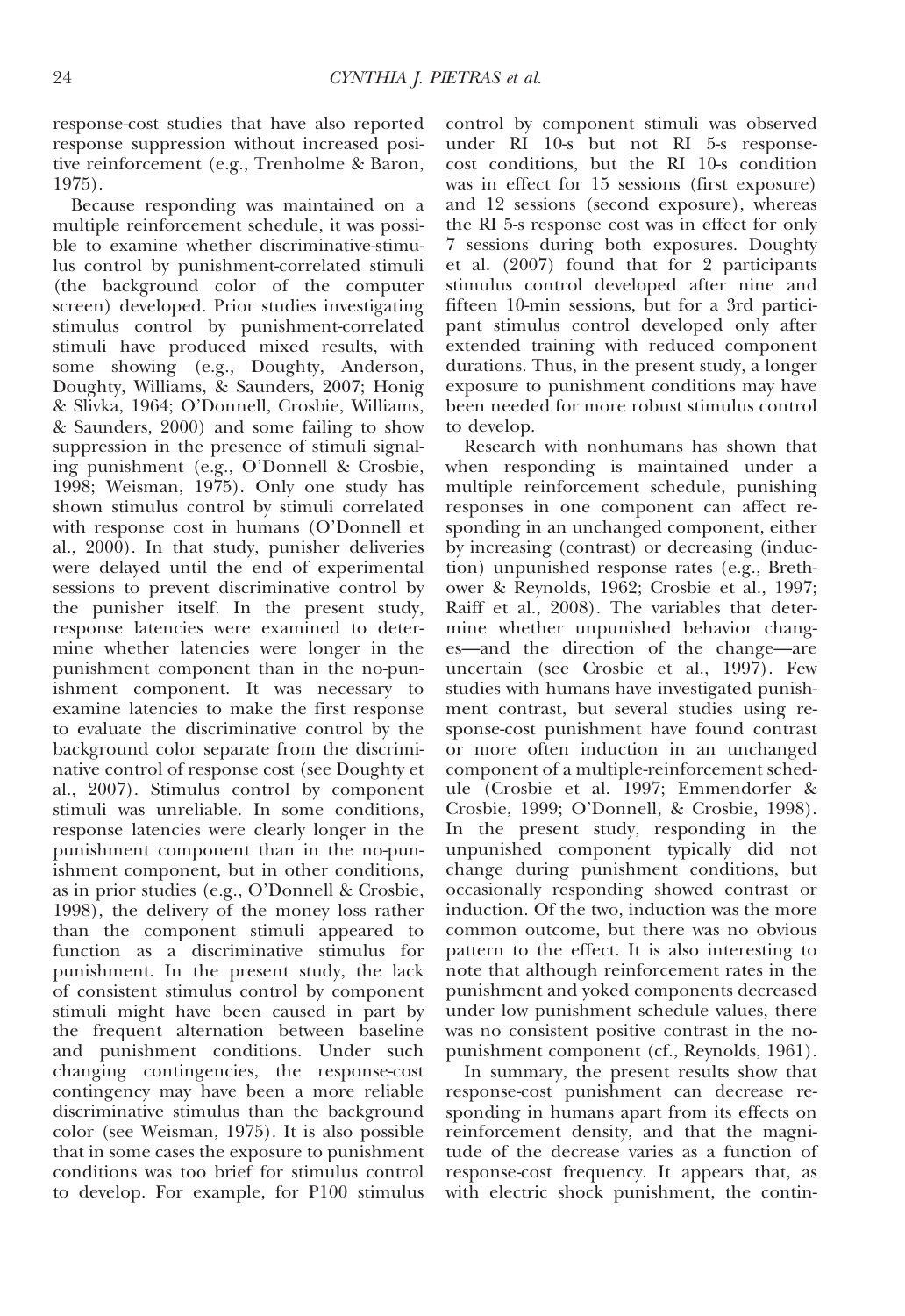gency between responding and the presentation of response cost is the primary mechanism by which response cost reduces respond-<br>ing. These findings therefore provide ing. These findings therefore additional evidence for the functional equivalence of response cost and electric-shock punishment.

## **REFERENCES**

- Appel, J. B. (1968). Fixed-interval punishment. Journal of the Experimental Analysis of Behavior, 11, 803–808.
- Azrin, N. H. (1956). Some effects of two intermittent schedules of immediate and non-immediate punishment. The Journal of Psychology, 42, 3–21.
- Azrin, N. H., & Holz, W. C. (1966). Punishment. In W. K. Honig (Ed.), Operant behavior: Areas of research and applications (pp. 380–447). New York: Appleton-Century-Crofts.
- Azrin, N. H., Holz, W. C., & Hake, D. F. (1963). Fixed-ratio punishment. Journal of the Experimental Analysis of Behavior, 6, 141–148.
- Banks, R. K. (1966). Persistence to continuous punishment following intermittent punishment training. Journal of Experimental Psychology, 71, 373–377.
- Banks, R. K., & Torney, D. (1969). Generalization of persistence: The transfer of approach behaviour to differing aversive stimuli. Canadian Journal of Psychology, 23, 268–273.
- Baron, A. (1991). Avoidance and punishment. In I. H. Iversen, & K. A. Lattal (Eds.), Experimental analysis of behavior, Part 1. Techniques in the behavioral and neural sciences, Vol. 6 (pp. 173–217). New York: Elsevier Science.
- Bennett, R. H., & Cherek, D. R. (1990). Punished and nonpunished responding in a multiple schedule in humans: a brief report. The Psychological Record, 40, 187–196.
- Bradshaw, C. M., Szabadi, E., & Bevan, P. (1977). Effect of punishment on human variable-interval performance. Journal of the Experimental Analysis of Behavior, 27, 275–279.
- Bradshaw, C. M., Szabadi, E., & Bevan, P. (1978). Effect of variable-interval punishment on the behavior of humans in variable-interval schedules of monetary reinforcement. Journal of the Experimental Analysis of Behavior, 29, 161–166.
- Branch, M. N., Nicholson, G., & Dworkin, S. I. (1977). Punishment specific effects of pentobarbital: dependency on the type of punisher. Journal of the Experimental Analysis of Behavior, 28, 285–293.
- Brethower, D. M., & Reynolds, G. S. (1962). A facilitative effect of punishment on unpunished behavior. Journal of the Experimental Analysis of Behavior, 5, 191–199.
- Critchfield, T. S., Paletz, E. M., MacAleese, K. R., & Newland, M. C. (2003). Punishment in human choice: Direct or competitive suppression? Journal of the Experimental Analysis of Behavior, 80, 1–27.
- Coughlin, R. C. (1972). The aversive properties of withdrawing positive reinforcement: a review of the recent literature. The Psychological Record, 22, 333–354.
- Crosbie, J., Williams, A. M., Lattal, K. A., Anderson, M. M., & Brown, S. M. (1997). Schedule interactions involving punishment with pigeons and humans. Journal of the Experimental Analysis of Behavior, 68, 161–175.
- Doughty, S. S., Anderson, C. M., Doughty, A. H., Williams, D. C., & Saunders, K. J. (2007). Discriminative control of punished stereotyped behavior in humans. Journal of the Experimental Analysis of Behavior, 87, 325–336.
- Emmendorfer, J. L., & Crosbie, J. (1999). Effects of punishment proportion and condition sequence on contrast and induction with humans. The Psychological Record, 49, 261–271.
- Ferraro, D. P. (1967). Response suppression and recovery under some temporally defined schedules of intermittent punishment. Journal of Comparative and Physiological Psychology, 64, 133–139.
- Fleshler, M., & Hoffman, H. S. (1962). A progression for generating variable-interval schedules. Journal of the Experimental Analysis of Behavior, 5, 529–530.
- Hackenberg, T. D., & Joker, V. R. (1994). Instructional versus schedule control of humans' choices in situations of diminishing returns. Journal of the Experimental Analysis of Behavior, 62, 367–383.
- Honig, W. K., & Slivka, R. M. (1964). Stimulus generalization of the effects of punishment. Journal of the Experimental Analysis of Behavior, 7, 21–25.
- Iida, N., & Kimura, H. (2005). The effects of variable-ratio punishment on rats' lever pressing maintained by variable-interval reinforcement. Japanese Journal of Animal Psychology, 55, 71–75.
- Kazdin, A. E. (1972). Response cost: the removal of conditioned reinforcers for therapeutic change. Behavior Therapy, 3, 533-546.
- Leitenberg, H. (1965). Is time-out from positive reinforcement an aversive event? A review of the experimental evidence. Psychological Bulletin, 64, 428–441.
- Lerman, D. C., Iwata, B. A., Shore, B. A., & DeLeon, I. G. (1997). Effects of intermittent punishment on selfinjurious behavior: An evaluation of schedule thinning. Journal of Applied Behavior Analysis, 30, 187–201.
- Lerman, D. C., & Vorndran, C. M. (2002). On the status of knowledge for using punishment: implications for treating behavior disorders. Journal of Applied Behavior Analysis, 35, 431–464.
- Meier, S. E., Brigham, T. A., Ward, D. A., Myers, F., & Warren, L. (1996). Effects of blood alcohol concentrations on negative punishment: Implications for decision making. Journal of Studies on Alcohol, 57, 85–96.
- McMillan, D. E. (1967). A comparison of the punishing effects of response-produced shock and responseproduced time out. Journal of the Experimental Analysis of Behavior, 10, 439–449.
- O'Donnell, J., & Crosbie, J. (1998). Punishment generalization gradients with humans. The Psychological Record, 48, 211–232.
- O'Donnell, J., Crosbie, J., Williams, D. C., & Saunders, K. J. (2000). Stimulus control and generalization of pointloss punishment with humans. Journal of the Experimental Analysis of Behavior, 73, 261–274.
- Pazulinec, R., Meyerrose, M., & Sajwaj, T. (1983). Punishment via response cost. In S. Axelrod (Ed.), The effects of punishment on human behavior (pp. 71–86). New York: Academic Press.